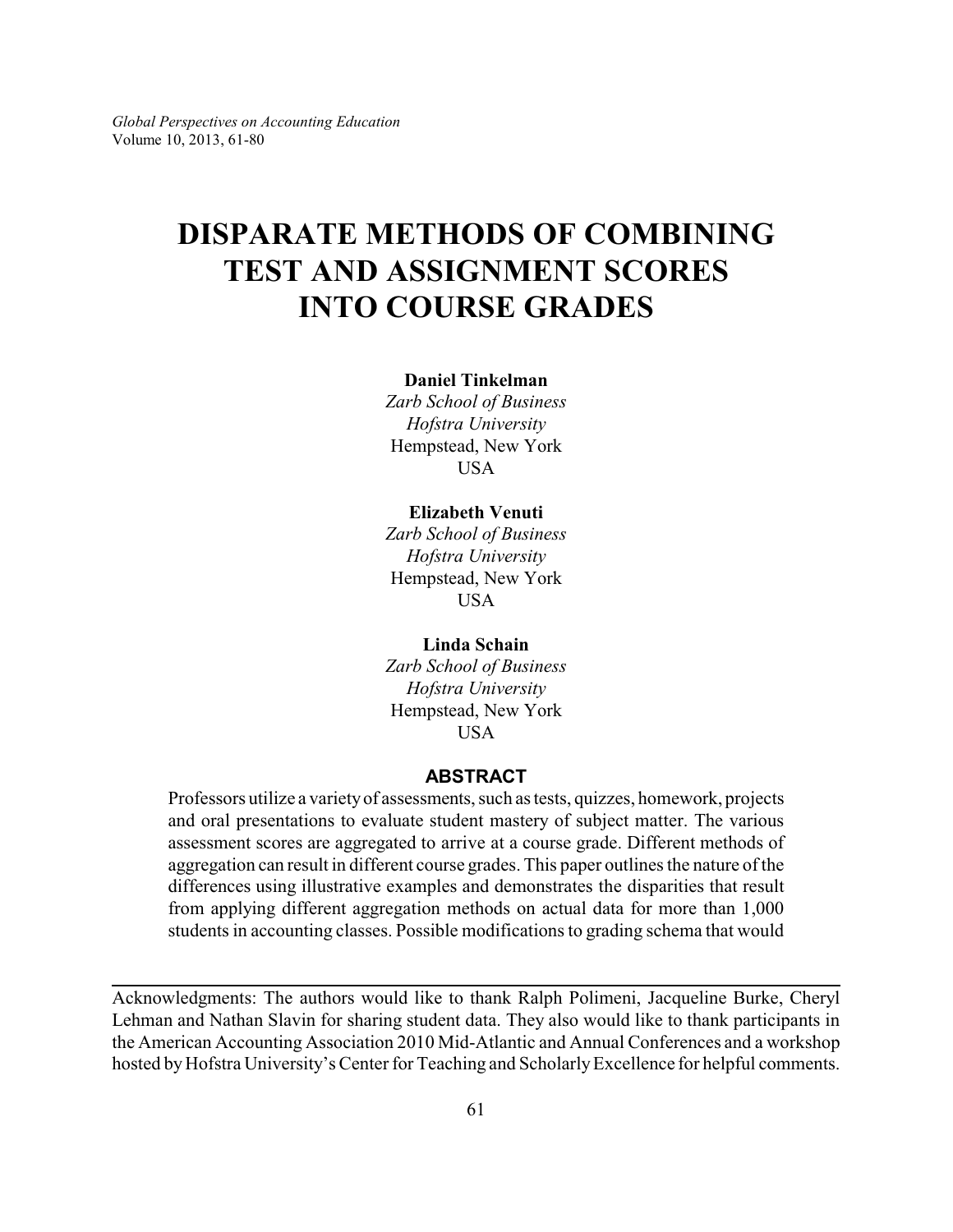reduce disparities and implications for course design, for student motivation and for faculty-student communication, are also discussed.

**Key words:** Assessment, grading methods, aggregation of scores

### **INTRODUCTION**

B usiness school faculty members receive little guidance on grading. In some ways, the situation has changed little since Spence (1927, p. 2) wrote:

An instructor comes to an institution to teach and in most cases finds out nothing more about grades than the manner in which they are to be reported – in letters or in numbers. Persons in charge do not realize there is any problem involved. Everyone gives grades; everybody must know how to give them. It is like reading or writing. To attempt to make any suggestions would be an affront.

Ekstrom and Villegas (1994) report that, in their study of 14 colleges, only one third of the responding department chairs reported having formal meetings to discuss grading with faculty.

The motivation for exploring the assignment of grades came from a discussion among faculty members in our department, which highlighted the impact differing grade aggregation methods could have on instruction and student motivation. Midway through the semester, some faculty who used the "total points" method to aggregate grades firmly counseled students who had done poorly on coursework thus far to withdraw without receiving a formal grade because the students could no longer earn enough total points to achieve a passing mark. Another professor, who converted each individual assessment score to a grade on the 4.0 scale before aggregating them, noted that in his class each of these students could still theoretically eke out a passing grade, with an A on the final.

Discussions with faculty and preliminary presentations revealed that many professors were unaware of the issues inherent in aggregating scores into course grades, or the possibilities of divergent grades. In looking at the issue further, it became clear that while there has been much theoretical discussion of issues of aggregating scores into grades, there has been little empirical work on how disparities in college course grades result from different aggregation techniques. Empirical evidence on the variability of student performance and the differential impact of grading methods is potentially important, because it affects both the perceived fairness of the grading system and the incentive effects of grades.

The purpose of this paper is to sensitize faculty as to how grade aggregation methods can impact course grades assigned. Illustrative examples are used to demonstrate the potential disparity in aggregation methods. Varying aggregation methods are then applied to real course data for 1,062 undergraduate students enrolled in 24 accounting classes at one northeastern U.S. university. The aggregation methods generally arrive at the same course grades for students who perform consistently on all coursework; however, there is a significant likelihood that the methods will give differing course grades for students with inconsistent performance.

The remainder of the paper is organized as follows. The next section briefly reviews applicable literature and describes three different baseline methods of combining scores: "total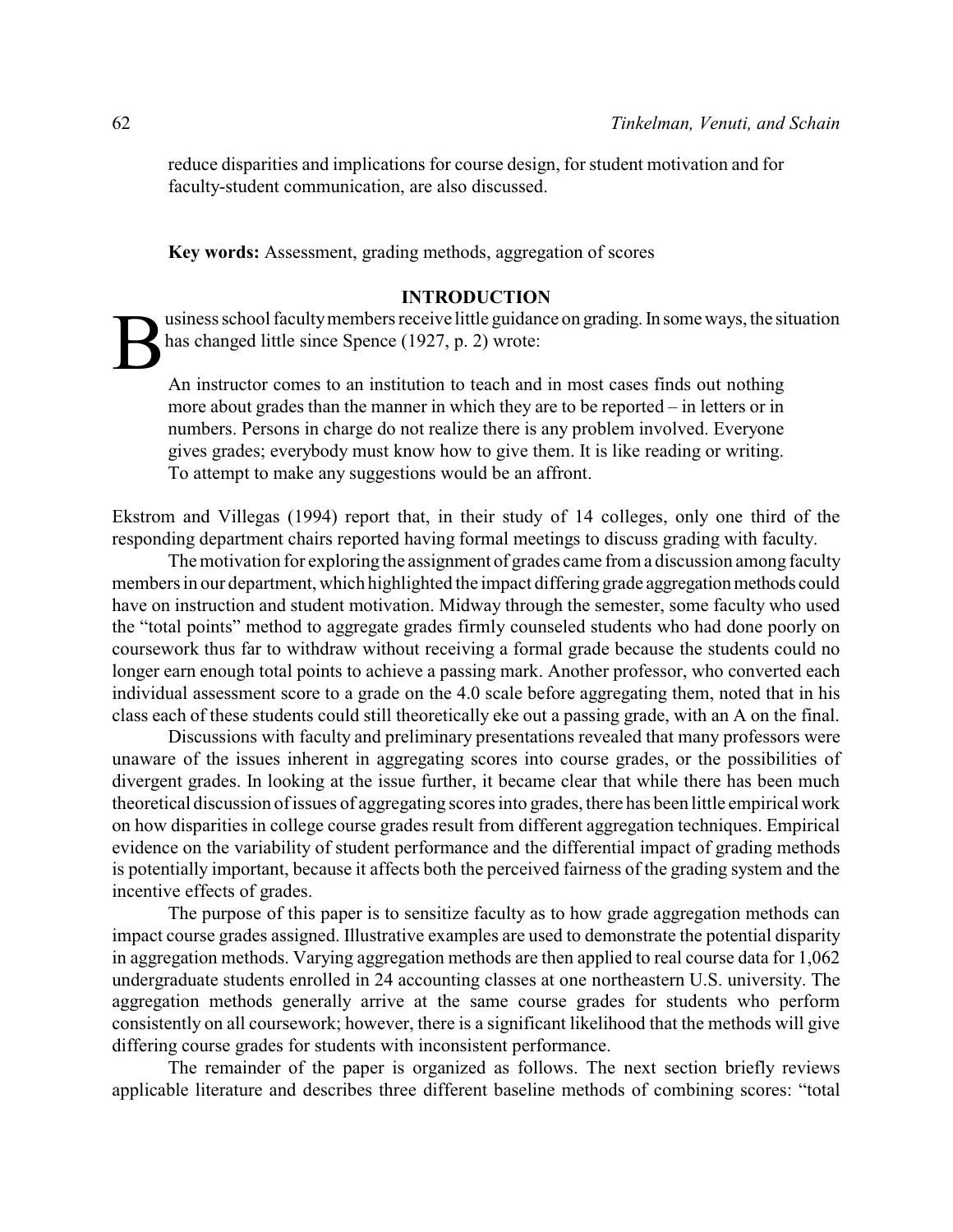possible points"; "weighted average letter grade"; and the "median method." It also includes a variant of one method, "modified total possible points." The following section presents illustrative examples of the comparative impact of the methods and discusses modifications to the methods that might reduce the number and severity of grading disparities. After that, an empirical analysis of actual student data for 1,062 students in accounting courses is presented, and the final section of the paper includes discussion and recommendations.

### **AGGREGATION METHODS AND LITERATURE REVIEW**

### **Aggregation Methods**

Brookhart (1999) describes the grading methods that appear to be in the most common use: the "total possible points"; "weighted average letter grade"; and the "median method."<sup>1</sup> In addition to considering these three methods, which we refer to as "baseline" methods, a fourth method, "modified total possible points," is also considered in this paper.

"Total Possible Points" assumes that there are a certain number of possible points to be earned in the entire course, e.g., 600 points. Each assignment or test has an assigned maximum number of points, with the instructor assigning more points to those items considered more important. For example, there may be two projects, each worth 100 points, and two exams, each worth 200 points. A student achieving 500 points out of 600, which is 83.3% of the possible points, might thereby earn a B using the standards provided in Table 1.<sup>2</sup> This is mathematically identical to taking a weighted average of numeric scores.

Total Possible Points is consistent with how instructors normally combine the scores on the questions within a test to determine the overall test score. It has the virtue of simplicity but has various theoretical drawbacks discussed below. This method also makes it difficult for students to recover from poor performances early in the term. If a score of 360 out of 600 (60% of possible points) is needed to pass, any student earning fewer than 160 of the possible 400 from the first exam and the two assignments is mathematically incapable of passing the course, even with a perfect final exam score.

Instructors using the Weighted Average Letter Grade method convert the score on each assignment or test into the numerical equivalent of a letter grade, using the 4.0 scale.<sup>3</sup> The instructor then computes a weighted average of the various assignments and tests. This method of combining

 $<sup>1</sup>$  No empirical data on frequency of use was presented. Brookhart (1999) also considers a broad category of</sup> methods that are referred to collectively as "Holistic." This very general category includes many different aggregation methods. Grades can be combined using a judgmental rubric that bases grades on how well students have met various defined goals of the course. It may be very appropriate in situations when the instructor's goal is to have students achieve certain ending proficiency levels. In this case, the ending grade need not reflect performance on the individual assignments in a mechanistic manner. While such methods may be the most appropriate for certain goals, these holistic approaches are not readily susceptible to modeling, and are not discussed further in this study.

 $2$  Brumfeld (2004) reports survey data indicating that 96% of surveyed U. S. colleges and universities use some form of the four-point scale, and a majority of schools use pluses and minuses. The particular form of this scale used in Table 1 may differ from that used in some schools. Note that in addition to differences in grade aggregation techniques among professors, there may also be discrepancies in grading standards.

 $3$  See Waters (1979) for a similar approach, but using a zero to 11 scale.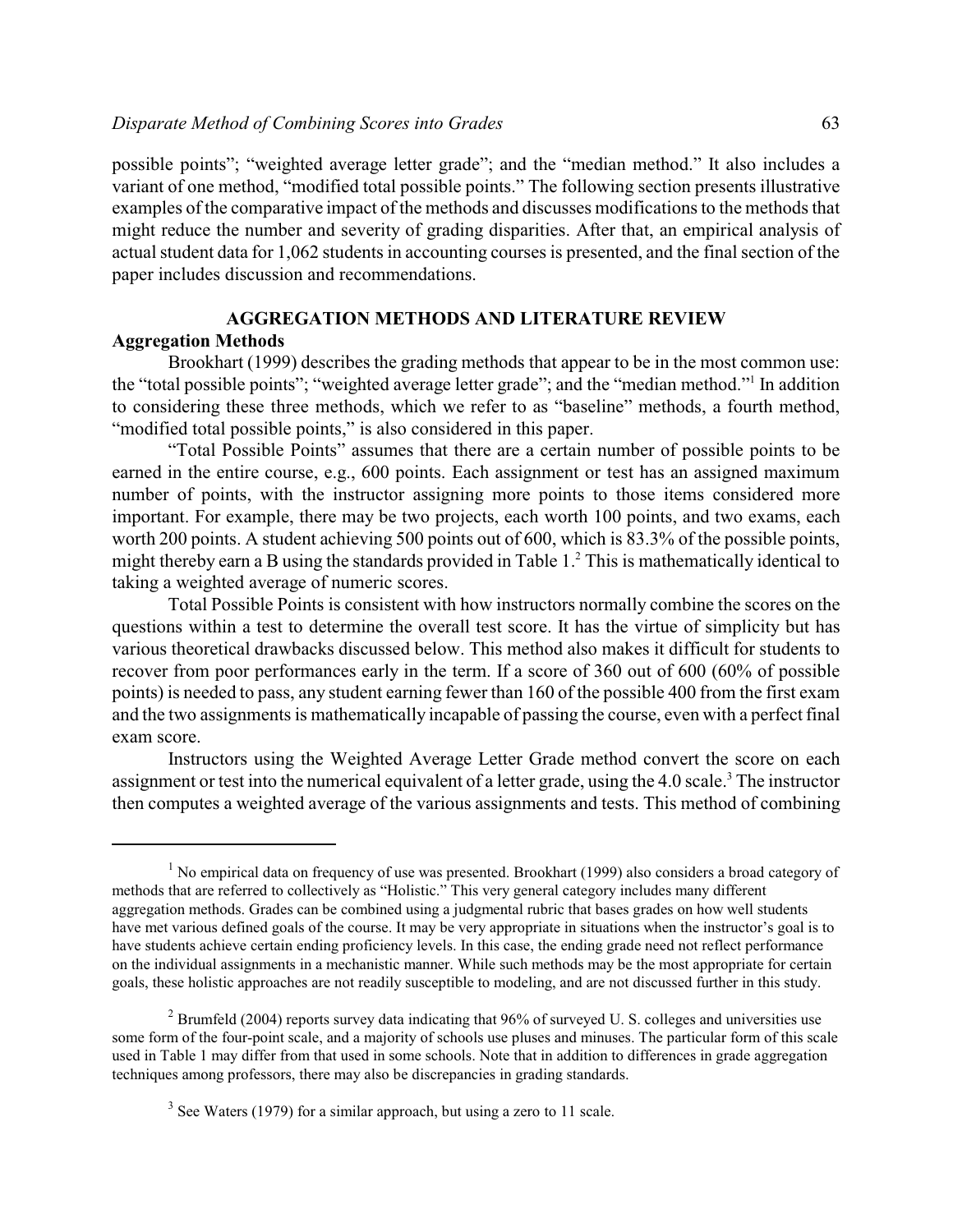### **Grading Standards**

| Letter Grade | Percent Required | Required Value on 4.0 Scale |
|--------------|------------------|-----------------------------|
| $A = 4.0$    | 92 or higher     | 3.71 to 4.00                |
| $A = 3.7$    | 90, 91           | 3.50 to 3.70                |
| $B+ = 3.3$   | 88,89            | 3.30 to 3.49                |
| $B = 3.0$    | 82 to 87         | 2.71 to 3.29                |
| $B = 2.7$    | 80, 81           | 2.50 to 2.70                |
| $C+=2.3$     | 78, 79           | 2.30 to 2.49                |
| $C = 2.0$    | 72 to 77         | 1.71 to 2.29                |
| $C = 1.7$    | 70, 71           | 1.50 to 1.70                |
| $D+ = 1.3$   | 68, 69           | 1.30 to 1.49                |
| $D = 1.0$    | 60 to 67         | 0.70 to 1.29                |
| $F = 0.0$    | Under 60         | Under $0.70$                |

Notes: In situations where a median score falls between two grades, the higher grade is assigned.

assignments within a course is consistent with how schools combine grades acrossindividual courses into overall student grade point averages. It also is consistent with McLachlan and Whitten's (2000) advice to convert scores into grades before aggregating them, but does involve a loss of information as compared to the previous method.

In the situation described above, assume the student received a 55 ( $F=0$ ) on one assignment, an 85 (B=3) on the second assignment, a 95 (A=4) on one test and an 85 (B=3) on the second test. Since the tests have double weight, the instructor would average the following six numbers: 0, 3, 4, 4, 3, 3, resulting in 2.83. Using the standards in Table 1, the student has earned a B. In this example, the student has earned 500 out of 600 possible points, and the B is the same as under the Total Possible Points method. However, the results need not always be the same. If the student received a zero on the first assignment, instead of a 55, under the Weighted Average Letter Grade method the ending grade is unaffected, since both a 55 and a zero are F's. Under the Total Possible Points method, the student's performance has slipped from 500 points to 445, and the course grade would fall from B to C.

The Median method of aggregating assignment grades was recommended byMcLachlan and Whitten (2000). Where different assignments have different weights, an instructor using this process would adjust the process to count the assignments with higher weights more heavily. In the example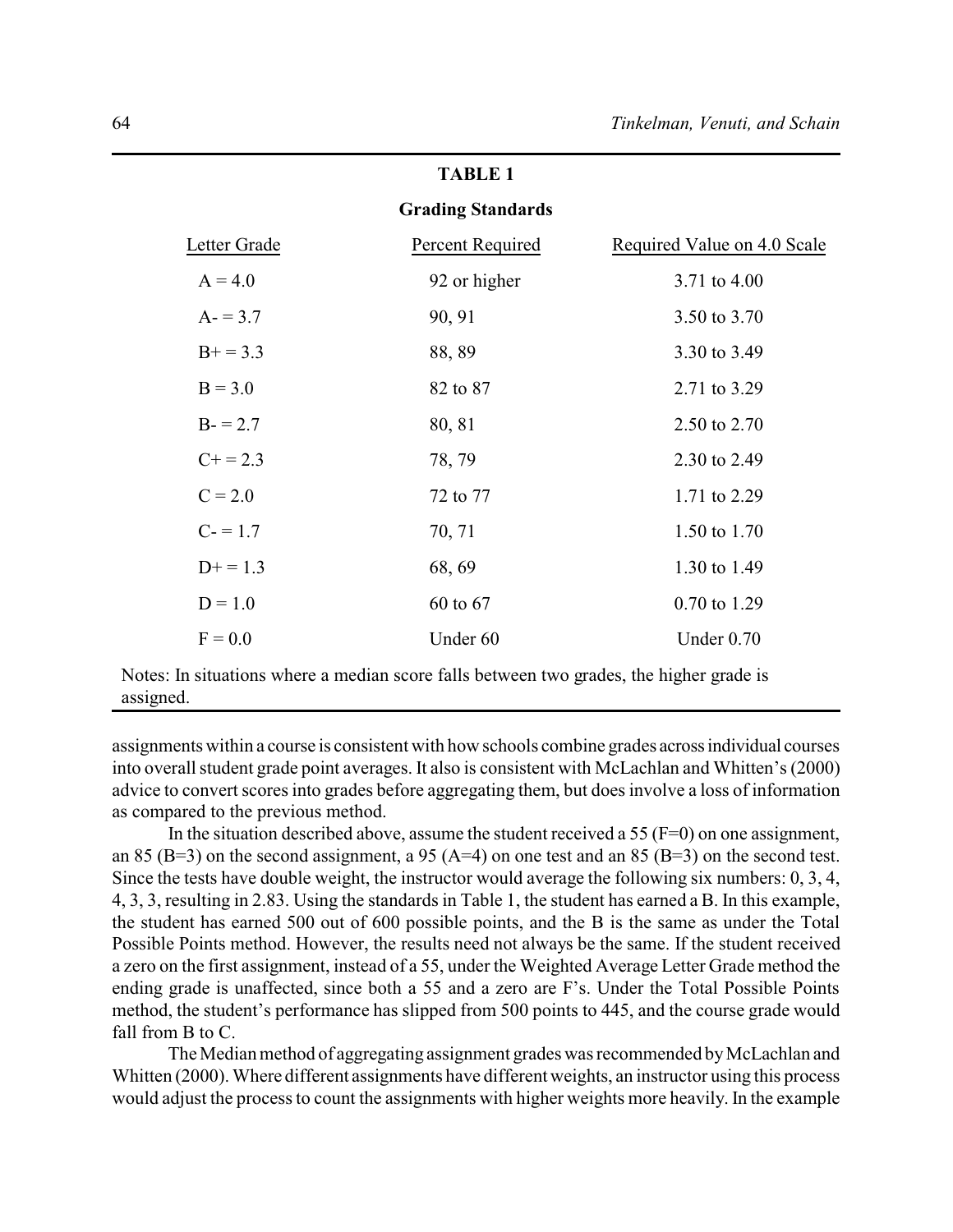discussed previously, with two assignments and two tests, the student had an F (55) and a B (85) on the assignments, and a B (85) and an A (95) on the (double-weight) tests. The six scores would be F, B, B, B, A, A, or, alternatively, 55, 85, 85, 85, 95, 95. The median would be a B (or 85). This is the same result as the other two methods. Like the Weighted Average Letter Grade method, but unlike the Total Possible Points method, the result would still be a B even if the student had not submitted the first assignment.

In addition to the three methods outlined above, this paper also considers the Modified Total Possible Points method. This modification of Total Possible Points sets the minimum grade on any assignment at fifty, rather than zero. The purpose of this modification is to mitigate the disproportionate effect of grades below 50 on a student averages and to better align assignment grades with the traditional 4.0 letter grade scale. The disadvantage of this method is that it reduces the punitive consequences of a student failing to complete an assignment.

In the situation described above, the student with scores of 55, 85, 95 and 85 on two assignments and two exams, respectively, would earn the same course grade under both the total possible points and modified total possible points methods. However, if the score on one of the two assignments is zero, rather than 55, the Total Possible Points method would assign a C for the 445 points earned (74%), while under the Modified Total Possible Points method, the student would earn a B for the 500 points (83%). The Median and Weighted Average Letter Grade methods are indifferent to whether the assignment grade is zero or 55.

### **Literature Review**

The theoretical issue of how to combine data from various assignments into a single overall grade or decision has been extensively discussed in the educational, psychometric, and statistical literature. French (1985) notes that the issue was first raised in a 1904 paper by Spearman. Similar mathematical issues arise in combining the candidates' scores on various parts of a single test, combining various test scores into a course grade, and determining whether a candidate's performance on various individual measures qualifies the candidate for professional licensure, or an honors degree in a U. K. university. See Simonite (2000) and Yorke, Bridges and Woolf (2000). This paper does not review the extensive related literature. Yorke (2008) summarizes the issues and research in the field of grading student achievement, and concludes that at present there is no general agreement or understanding of how individual scores should be aggregated. Some of the major problems are hereafter explained, together with some proposed solutions, where applicable.<sup>4</sup>

Simple addition (or weighted averaging), of component score, referred to herein as the "Total Possible Points Method," is problematic for several reasons. First, any single measure of multidimensional data involves a loss of information (cf. Yorke, p. 152). Also, scores may not meet

 $4$  A practical solution, from various sources (e.g. McLachlan and Whiten, 2000), is that examiners should carefully consider all borderline cases to ensure the grades meet intuitive standards of fairness. See also Rowntree, 1987; Cresswell, 1988; and Wiliam, 1995. Another suggestion is to recognize that each aggregation method is imperfect, and to choose the one that minimizes the loss function that applies to each specific application. See Biggins, Loynes and Walker (1986). Another suggestion, by Looney (2003), is to establish a definitional grading system by defining performance thresholds for each grading component (e.g., points earned on an exam, percentage of classes attended, number of times participated in class discussion, etc.). Providing there are enough components contributing to the overall grade, others suggest throwing out the highest and lowest scores (Walker, 2006).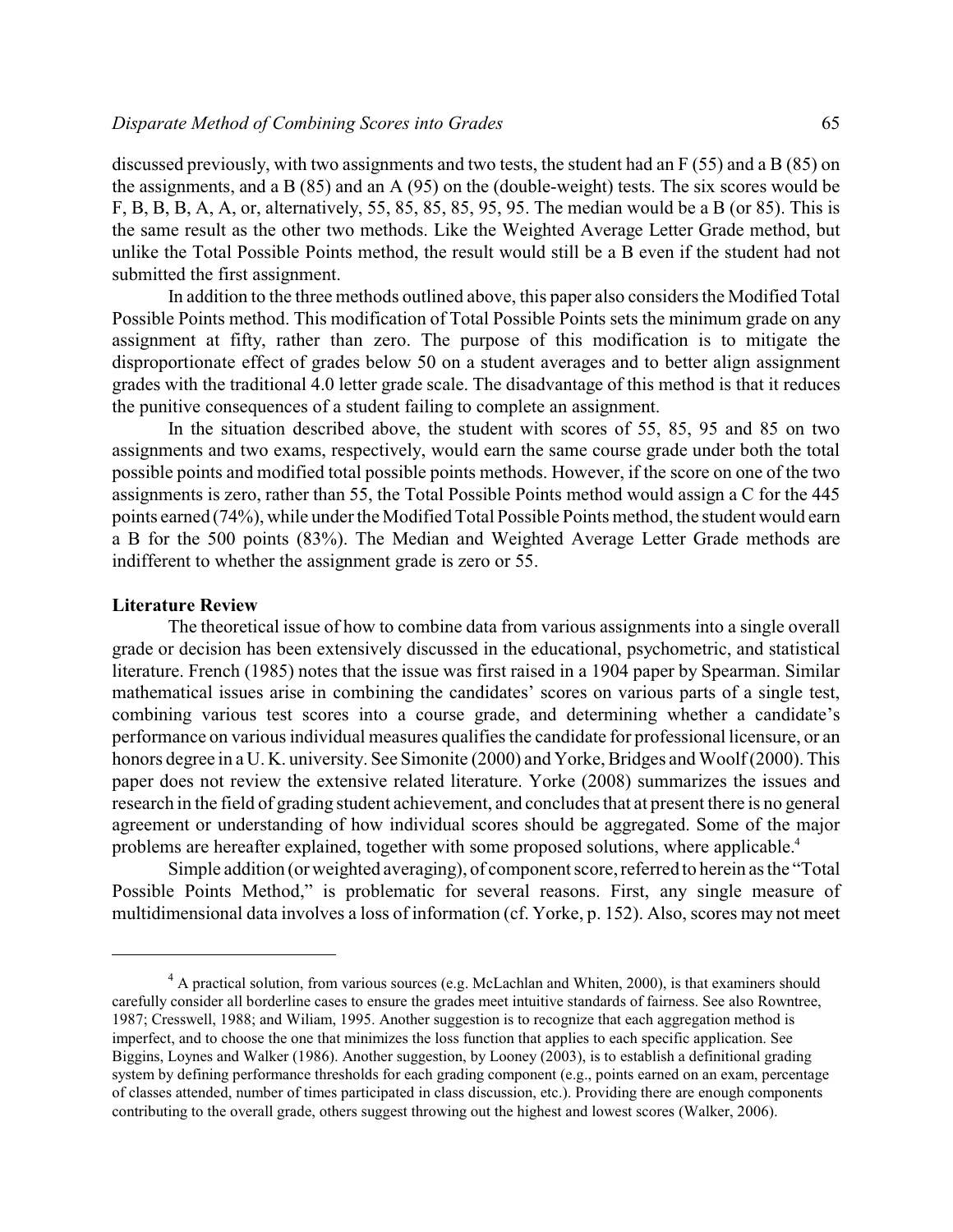the necessary mathematical requirements for mathematical computations based on percentages. Dalziel (1998), citing Otto Hölder, notes that for data to be quantitative, they must have both the properties of order and additivity. While, in normal arithmetic, the sum of 4/10 and 4/10 equals 8/10, instructors would not normally combine scores of 4 out of 10 points on two assignments into one score of 8/10. Dalziel cites work by the Ferguson committee of scientists from 1940, who concluded that variables then being studied by psychologists were not quantitative. See also McLachlan and Whitten (2000) who note these mathematical problems and, therefore, suggest that the median or the inter-quartile range would be better measures of overall performance than mean scores.

The planned weight of a component exam and its actual impact on the rank ordering of candidates may be very different. See Adams and Wilmot (1981) and McLachlan and Whiten (2000), among many others. Assignments may be scored out of varying amounts of points, and the mean, median and standard deviations of the scores will differ among assignments. Where the dispersion of performance among assignments differs, those assignments with higher variability will have disproportionate impacts on the final rank ordering of the candidates, unless steps are taken to standardize the scores. Frith and Macintosh (1984), Rowntree (1987) and Miller, Imrie and Cox (1998) suggest standardizing the distribution of scores for each assignment prior to combining. See also McLachlan and Whitten (2000). Rowntree (1987) advises stretching the less scattered distributions so that the standard deviation of scores matches that of the most scattered distribution. However, as Cresswell (1988) notes, standardizing scores involves a loss of information, which he believes on average to be relatively small, and this procedure may be less reliable than combining the raw marks.<sup>5</sup> Yorke (2008) also criticizes the idea of standardizing distributions, saying it introduces additional error into the grading process. Where components may vary in difficulty, various weighting schemes have been proposed. See, for example, French (1981).

Another problem with summing individual scores is that, when instructors use 100-point scales, scores of zero tend to have disproportionate impact. See Reeves (2004), "The Case Against Zero." He urges instructors to make the difference between the lowest D and the lowest F ten points, by making the bottom score fifty, rather than zero.<sup>6</sup> The Modified Total Points method adopts this suggestion. However, proponents of the use of zero in grading argue that there should be consequences for not doing work, and that assigning a score of 50 for work that was not completed rewards bad behavior (Butler, 2004).

Thus, prior theoretical literature supports the following key ideas. There is always a loss of information in summarizing multi-dimensional data into a single score. There is no one clearly superior method of aggregating scores. Some algorithms that are either in use or have been

 $<sup>5</sup>$  Creswell (1988) finds that increasing the number of independent grading components increases the</sup> reliability of the composite grade. However, as Looney (2003) points out, there are offsetting disadvantages. When the number of grading components increases, students will have difficulty understanding which course components and learning objectives are most important and most valued by the instructor. Also, the time to determine overall course grades will likely increase.

 $<sup>6</sup>$  Reeves (2009) argues that the use of zero is unduly punitive. "Even Dante's worst offenders were</sup> consigned to the ninth – not the  $54<sup>th</sup>$  – circle of hell. Poets, it seems, understand interval data better than professors in the hard sciences do" (Reeves, 2009). The difference between two very low scores also may not measure differences in performance in a meaningful way. Consider, for example, that a score of 50% on a true-false test may be expected by guessing, and may therefore show the same amount of knowledge as a score of zero on a problem set.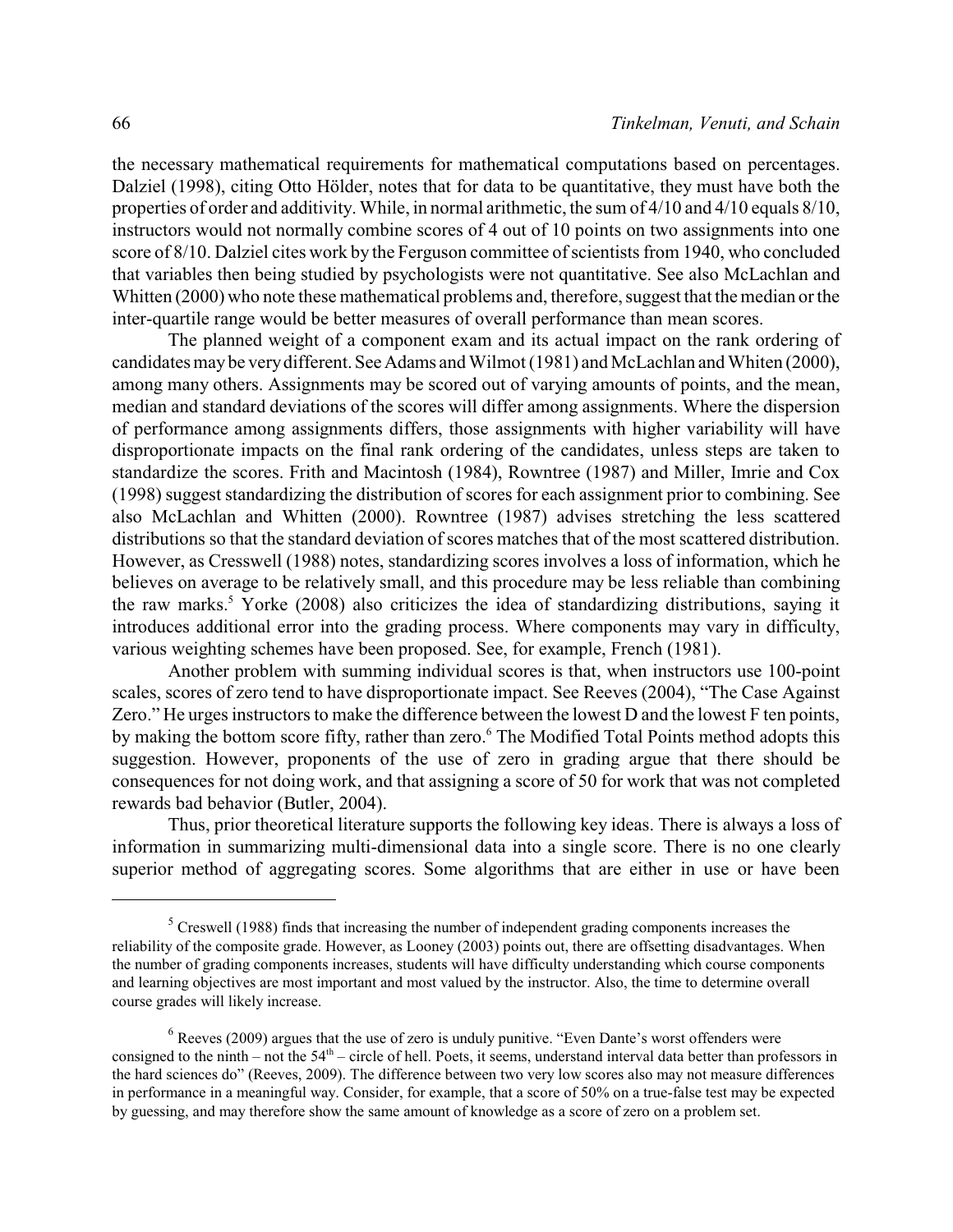### *Disparate Method of Combining Scores into Grades* 67

recommended include summing (or averaging) all scores, a median method and converting scores to grades before aggregating. Different methods can in theory arrive at different grades, some of which may seem unfair. See, for examples, French (1981), Rowntree (1987), Cresswell (1988) and Reeves (2004). Aggregation problems are especially likely when individual assignment scores are widely dispersed, when the degree of dispersal varies among assignments, when scores of zero out of 100 are recorded, and when a student's scores vary widely across assignments. Such variation could reflect either differences in the difficulty of the assignments or differences in student effort. Student performance is more reliably measured by a larger number of assignments.

The literature does not, however, address the empirical question of how often, in real life, do the different methods actually result in differing grades? How often, in real situations, are individual assignment grades widely dispersed, or how often does a student get a zero on one assignment and a perfect score on another?

In contrast to the extensive theoretical literature, few studies have investigated student performance variability and the related impact of the different grade aggregation methods, using real data. None were found that dealt with U. S. college data. Simonite (2000) looked at U. K. data related to the awarding of honors degrees for 423 students at one university. The number of honors degrees that would be awarded in Simonite's (2000) data increased by 20% when using a method that considered only the 16 best scores, rather than all scores. In this data, using the median to measure performance resulted in more variability than did using means. Woolf and Turner (1997) find that 15% of U. K. degree classifications could change if different methods of aggregation than used bythe candidates' home school were used. Dalziel (1998) presented simulation results for 1,039 students in an Australian psychology class, with 17 different assignments that were aggregated into course grades ranging from failures to "high distinction." Different aggregation methods (including a total points method, a method that varied the gaps between letter grades, a median-type approach, and a method adjusting for error in the individual scores) produced differing final grades for significant numbers of students. About 24% of the grades differed between the total points method and the median method. See also Wilson (2008), who created simulated data to compare five different proposed grading schemes in an Australian medical school, and found that failure rates ranged from 5% to 30%.

### **ILLUSTRATIONS**

### **Illustrative Examples**

Each of the examples in this section assumes that the instructor mechanistically follows one of the grading systems described in the previous section (Total Possible Points; Modified Total Possible Points; Weighted Average Letter Grade; and Median), and applies the grade definitions set forth in Table 1. The maximum grade is an A, with a numeric value of 4.0. All plus (minus) grades are 0.3 higher (lower) than the basic letter grade. There are no A+, D-, or F+ course grades. Some schools use variants of this process, so there may be differences between the results tabulated herein and the results that would apply in those institutions.

Table 2 indicates the letter grades that would be assigned to 20 students completing five equally weighted assessments by the four different methods. The examples are selected in order to highlight the potential for disparity in course grades and are not based on actual course data.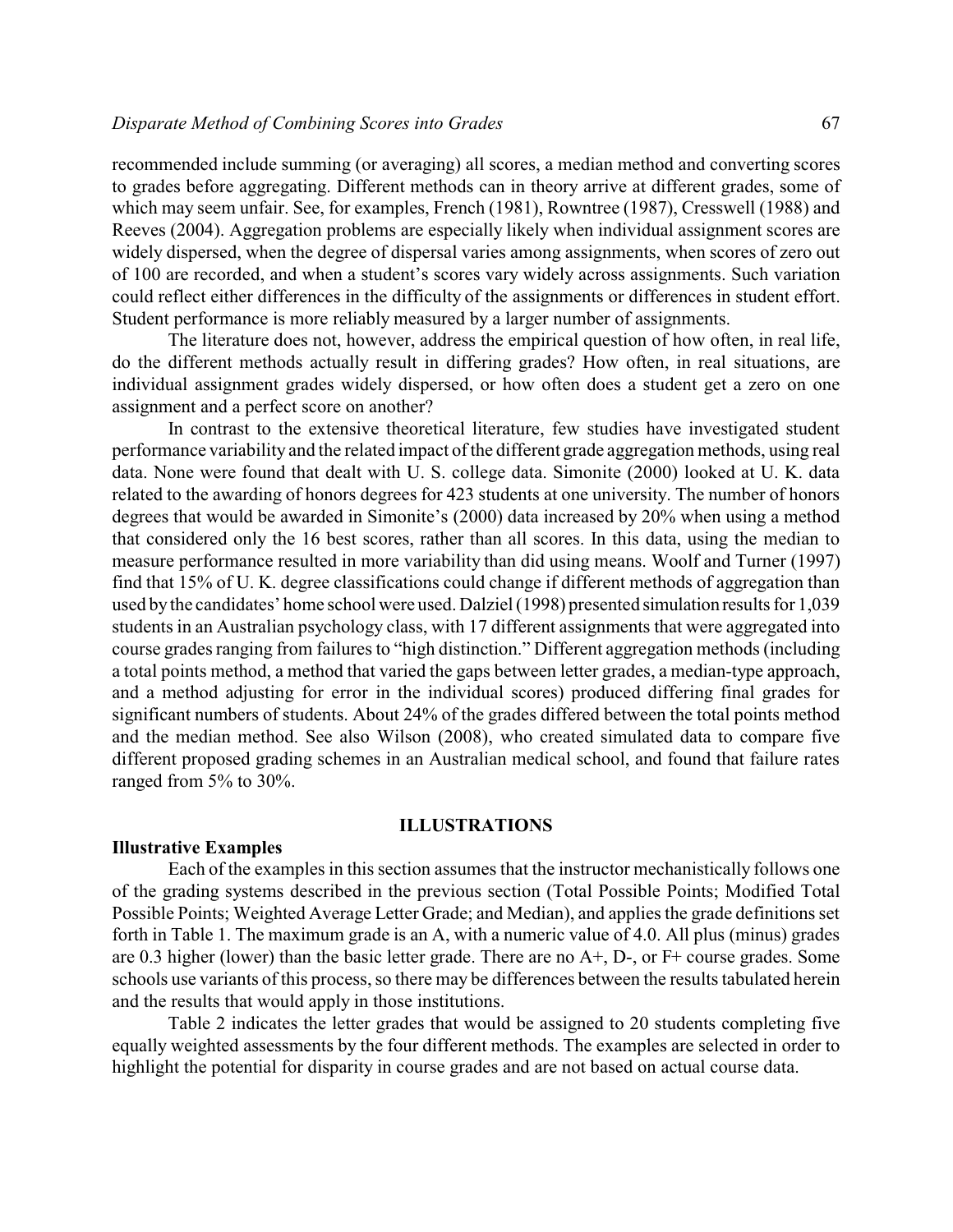|                | <b>Scores on Assignments 1 to 5</b> |      |       |                  |                  | <b>Course Grading Method</b>       |                                         |                                        |                  |  |  |
|----------------|-------------------------------------|------|-------|------------------|------------------|------------------------------------|-----------------------------------------|----------------------------------------|------------------|--|--|
| Example        | #1                                  | $#2$ | $\#3$ | #4               | $\#5$            | Total<br>Possible<br><b>Points</b> | Modified<br>Total<br>Possible<br>Points | Weighted<br>Average<br>Letter<br>Grade | Median           |  |  |
| $\mathbf{1}$   | 100                                 | 100  | 100   | 100              | 75               | $\mathbf{A}$                       | $\mathbf{A}$                            | $A-$                                   | $\mathbf{A}$     |  |  |
| $\overline{2}$ | 100                                 | 100  | 100   | 100              | 65               | $\mathbf{A}$                       | $\mathbf{A}$                            | $B+*$                                  | $\mathbf{A}$     |  |  |
| 3              | 100                                 | 100  | 100   | 100              | $\boldsymbol{0}$ | $B^{-*}$                           | $A-$                                    | $\bf{B}$                               | $\mathbf{A}$     |  |  |
| $\overline{4}$ | 95                                  | 95   | 95    | 95               | 95               | $\mathbf{A}$                       | $\mathbf{A}$                            | $\mathbf{A}$                           | $\mathbf{A}$     |  |  |
| 5              | 95                                  | 95   | 95    | 95               | 75               | $A-$                               | $A-$                                    | $A-$                                   | $\mathbf{A}$     |  |  |
| 6              | 95                                  | 95   | 95    | 75               | 65               | $B^*$                              | $B^*$                                   | $B^*$                                  | $\mathbf{A}$     |  |  |
| $\overline{7}$ | 95                                  | 95   | 95    | 75               | 75               | $B^*$                              | $B^*$                                   | $B^*$                                  | $\mathbf A$      |  |  |
| 8              | 95                                  | 85   | 75    | 65               | 55               | $\mathbf C$                        | $\mathcal{C}$                           | $\mathbf C$                            | $\mathbf C$      |  |  |
| 9              | 95                                  | 95   | 75    | 75               | 75               | $\bf{B}$                           | $\, {\bf B}$                            | $\, {\bf B}$                           | $C^*$            |  |  |
| 10             | 95                                  | 75   | 75    | 75               | 75               | $C+$                               | $C+$                                    | $C+$                                   | $\boldsymbol{C}$ |  |  |
| 11             | 95                                  | 75   | 75    | 75               | 55               | $\mathbf C$                        | $\mathcal{C}$                           | $\mathcal{C}$                          | $\mathcal{C}$    |  |  |
| 12             | 95                                  | 75   | 75    | $\boldsymbol{0}$ | $\boldsymbol{0}$ | $F^*$                              | $D+$                                    | $C -$                                  | $\mathcal{C}$    |  |  |
| 13             | 85                                  | 75   | 75    | 55               | 55               | $D+*$                              | $D+*$                                   | $D+*$                                  | $\mathcal{C}$    |  |  |
| 14             | 85                                  | 75   | 65    | 65               | $\mathbf{0}$     | $F^*$                              | $D+$                                    | $D+$                                   | $\mathbf D$      |  |  |
| 15             | 75                                  | 75   | 75    | 65               | 55               | $D+*$                              | $D+*$                                   | $D+*$                                  | $\mathcal{C}$    |  |  |
| 16             | 75                                  | 75   | 75    | 55               | $\mathbf{0}$     | $F^*$                              | $\mathbf D$                             | D                                      | $\mathsf C$      |  |  |
| 17             | 75                                  | 75   | 65    | 55               | 45               | D                                  | D                                       | D                                      | $\mathbf D$      |  |  |
| 18             | 75                                  | 65   | 65    | 55               | 40               | $\mathbf D$                        | $\mathbf D$                             | D                                      | $\mathbf D$      |  |  |
| 19             | 85                                  | 65   | 55    | 50               | 45               | D                                  | D                                       | D                                      | $F^*$            |  |  |
| 20             | 100                                 | 65   | 65    | 50               | $\boldsymbol{0}$ | $F^*$                              | D                                       | D                                      | D                |  |  |

This table indicates the letter grades that would be assigned by four different methods, following the standards outlined in Table 1, for students with the indicated scores on five equally weighted assignments. Items in *bold italics* are the lowest grade given. Asterisks (\*) indicate the gap between top and bottom grade is at least two steps in the grading scale.

# **TABLE 2**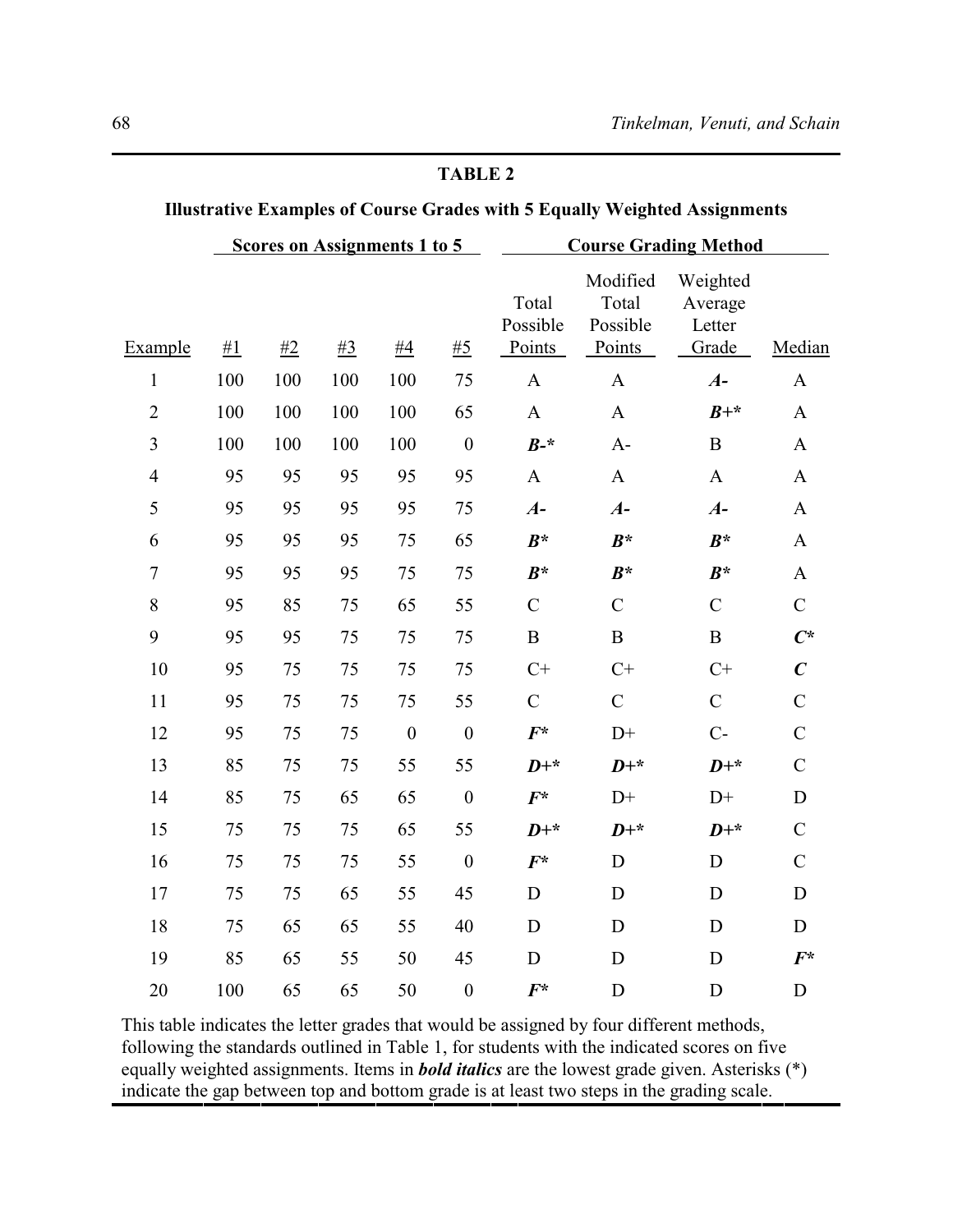### *Disparate Method of Combining Scores into Grades* 69

In Table 2, where the different methods arrive at different course grades, *bold italics*indicate the lowest grade. An \* is used to indicate situations where the top and bottom grades differ by at least two steps on the grading scale, such as the difference between an A and a  $B<sup>+</sup>$ , or from  $C<sup>+</sup>$  to C-. While sometimes the four methods arrive at the same course grade, in other situations they arrive at grades that differ significantly. Indeed, in one case (Table 2, example 16) the difference is from F to C, a difference of 2.0 on a 4.0 scale. The table also shows that no method is theoretically always more generous, or always least generous.

Some of the largest differences occur when a student receives a very low score on an assignment, approaching a zero. Under Total Possible Points, the difference between the lowest D and the lowest F is 60 points, which is 60% of the range from 0 to 100. Under the Weighted Average Letter Grade method, the difference is only 1.0 on a 4.0 scale. Under the Median method, all F's are identical. See Students 3, 12, 14, 16 and 20 on Table 2.

While usually, in statistics, the median is considered robust to minor changes in data, in our examples the median can lack robustness when most data points fall at extremes. Compare the situations of students  $# 7$  and  $# 9$  in Table 2. Student  $#7$  has three 95's and two 75's. The median is an A. Student #9 has a difference in only one test: this student has two 95's and three 75's. Student # 9's median grade is C, a difference of 2.0 on a 4.0 scale. Under the Total Possible Points, Modified Total Possible Points and Weighted Average Letter Grade methods, the three grades would all be B's (87%, 87% and 83% or 3.2, 3.2 and 2.8 out of 4.0).

### **Modifications of the Grading Methods**

Of the 20 illustrative examples presented in Table 2, there were 15 where the four methods gave different answers. In 12, the resulting letter grades varied by at least two grading steps. As discussed above, the disparities arose from several causes: the impact of zero grades on the Total Possible Points computations; the failure of the Weighted Average Letter Grade method to differentiate between high and low scores within letter grade categories; and the impact on the Median method of changes in the middle score when the other four were at extreme levels. When excluding the Total Possible Points Method, the number of disparities among the remaining three methods dropped modestly, from 15 to 14 and the number of examples where results differed by two letter grades decreased from 12 to ten.

In theory, two additional modifications to the three methods also may reduce the disparities. First, the Weighted Average Letter Grade system can be improved to capture more information by expanding the grading framework to include, for example, an  $A+$  with a value of 4.3 for scores of 99 and 100 (or higher if extra credit is given) and an F+ for scores just below 60. Second, the Median method can be modified to use the average of the three middle scores in any odd numbered series of assignments, instead of the middle letter score of any odd number of assignments.

The modification to the Median method (not tabulated herein) significantly reduces the number of large disparities, changing the letter grades in eight out of the 20 examples. In six examples, the change was greater than two grading steps. The changes were most significant for students where assignments one and two were very good and assignments four and five were very bad. For student #12, the effect of using the modified rather than the unmodified median method would be to change the grade from C to F. There was only a modest impact (not tabulated herein) by expanding the letter grades used to score each assignment in the Weighted Average Letter Grade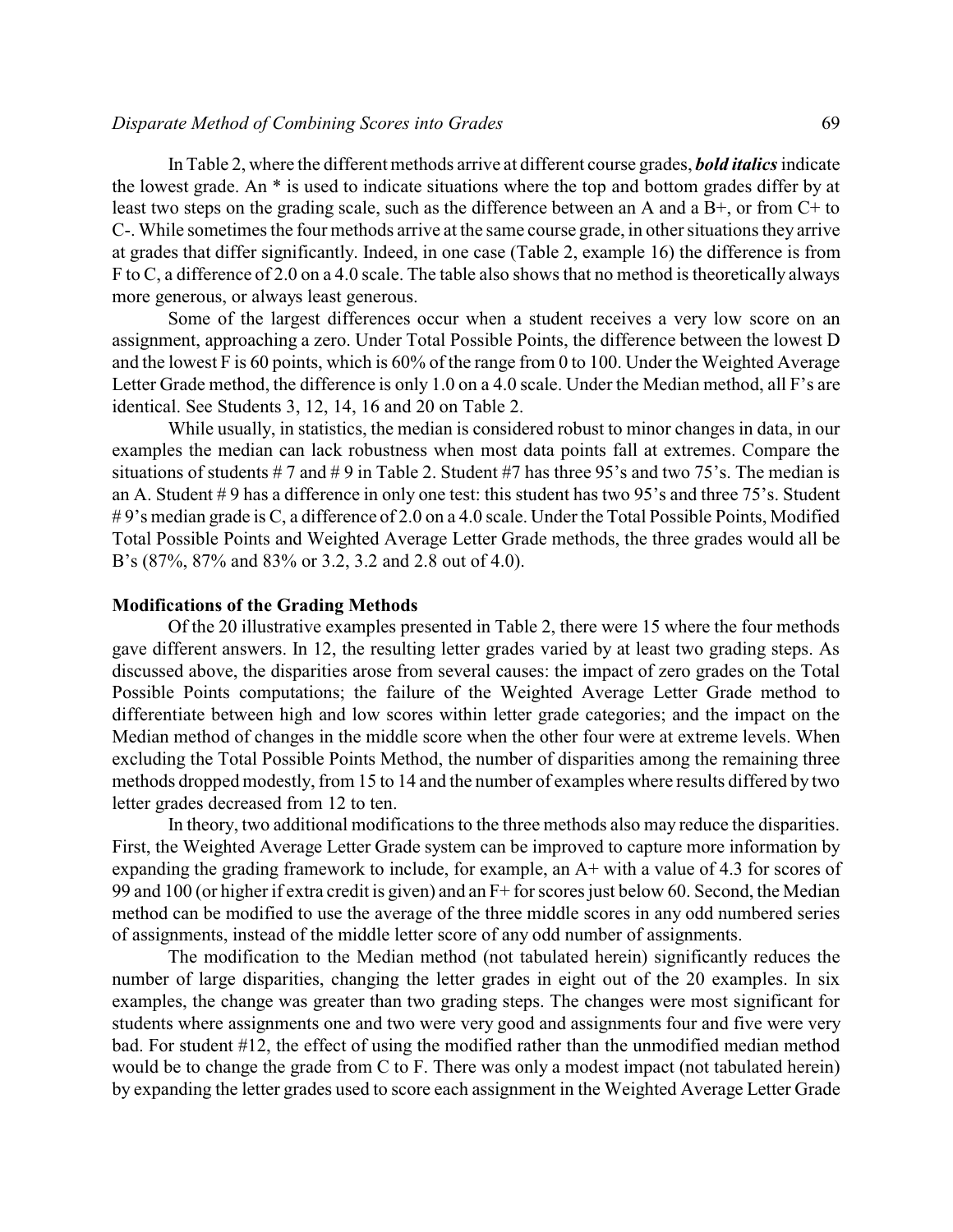method to include A+ and F+. In the three cases where students had scores of 100 (examples #1, #2) and #3), the grades using the modified Weighted Average Letter Grade method became higher, and more in line with the Median and Total Possible Points methods.

Many professors follow the practice of dropping the lowest assignment score before aggregating scores into a course grade. If the lowest assignment scores were dropped the illustrative examples in Table 2, there would be 17 upward changes in grade under the Weighted Average Letter Grade method; 14 under the Modified Total Possible Points method; and 13 under the Total Possible Points method. The Median method would be the least affected, with only five upward changes in grade in the 20 cases, although two would be full letter grade changes. Dropping the lowest grade also reduces disparities among the three methods, with both fewer total disparities and fewer large ones. The total number of examples where the four grading methods would differ would fall from 15 to 10, and the number with differences of two grading steps would fall from 12 to 5.

### **DATA AND ANALYSIS**

In order to evaluate whether the hypothetical discrepancies discussed in Sections 2 and 3 are actually common, the four grading methods were applied to student data across several different accounting classes at one university. Data were obtained from seven instructors, including the authors, at Hofstra University, a northeastern university with dual AACSB business and accounting accreditation. The data include assignment scores for students in 24 classes in IntroductoryFinancial Accounting, Introductory Managerial Accounting, or Intermediate Accounting 1 from 2007 to 2011. The instructors provided the weights for each type of assessment and the student scores on a 100 point scale for each of the assessments for 1,062 students who completed the courses.

Four limitations should be noted. First, this study does not include data on the 60 students who withdrew from these classes. Students at this school are permitted to withdraw until relatively late in the semester and receive a grade of "W," which will not factor into their grade point average. These students are likely to have been performing poorly. Second, variations in instructor grading practices across classes likely makes comparisons of raw component scores not meaningful. Third, the data do not contain any additional judgmental factors faculty used in assigning the actual course grades. Finally, student performance was presumably motivated by the aggregation method they expected instructors to use. All instructors (19 classes) used Total Possible Points or Modified Total Possible Points, except for one, who used the Weighted Average Letter Grade method for five classes.

Table 3 lists the classes, number of students enrolled, and assignment weights. Introductory Financial Accounting and Introductory Management Accounting are required three-credit courses for all business majors. The students are mostly sophomore business majors, of whom a minority plans to major in accounting. Intermediate Accounting Iis a three-credit class required of accounting majors, but not other business students, so it is taken primarily by juniors majoring in accounting. These courses and the types of assignments are similar to those given in many other business schools. Class sizes varied from 20 to 71.

While faculty in each course are required to cover a departmentally approved list of topics, and the same textbook is used in all sections, instructors have considerable freedom in deciding how to evaluate students. In Table 3, the weights instructors placed on midterm and final exams, combined, varied from 60% to 90%; the weights on homework varied from 5% to 25%; and the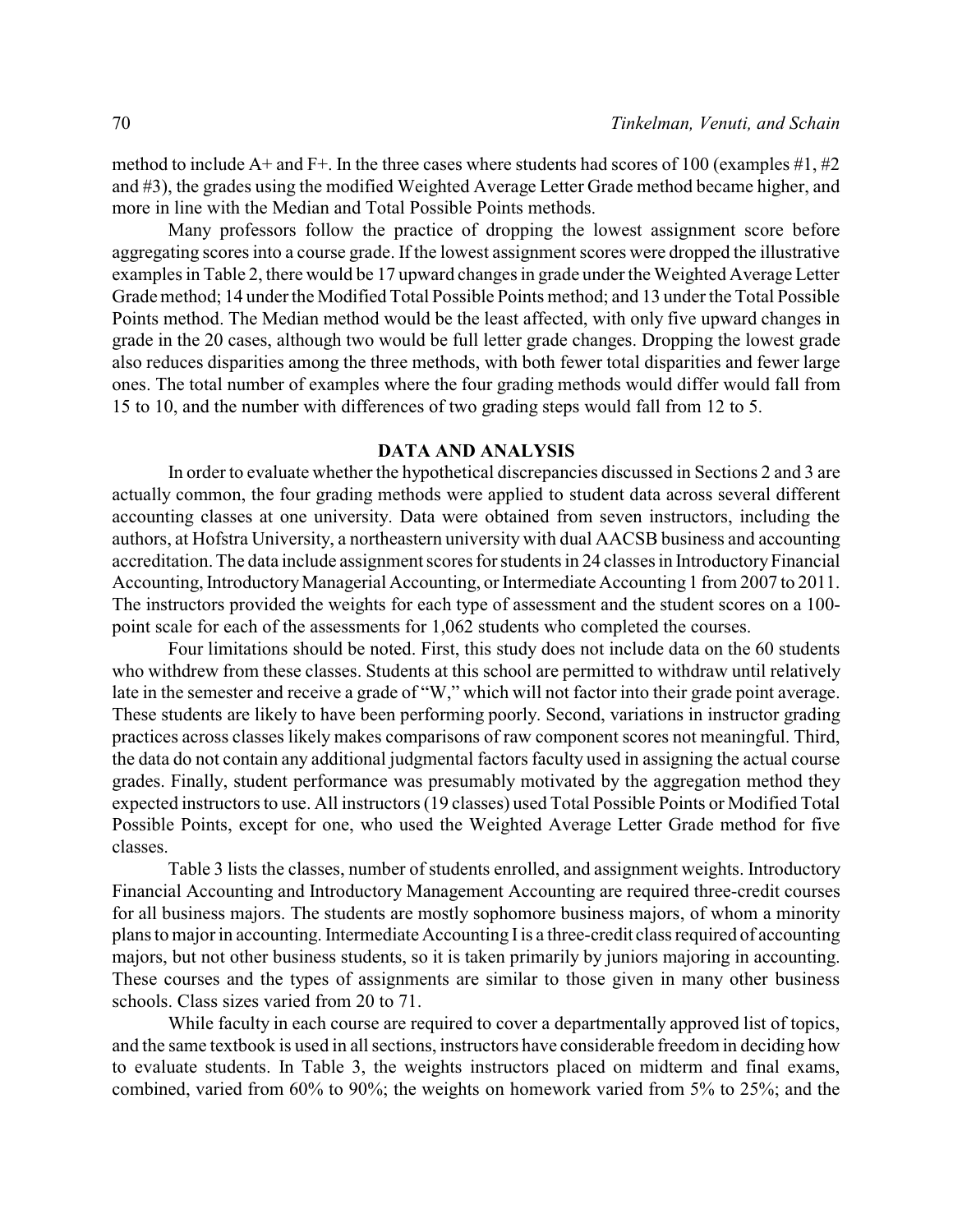# **Class Sizes and Grading Weights**

|                                                                                        |            |      |       | Weights Placed on Various Items $(\%)$ |        |          |                  |  |  |  |
|----------------------------------------------------------------------------------------|------------|------|-------|----------------------------------------|--------|----------|------------------|--|--|--|
|                                                                                        | # Finished |      |       |                                        |        |          |                  |  |  |  |
| Section                                                                                | (Dropped)  |      | Final | Test 1                                 | Test 2 | Homework | Other            |  |  |  |
| <b>Introductory Financial Accounting</b>                                               |            |      |       |                                        |        |          |                  |  |  |  |
| $\mathbf{1}$                                                                           | 62         | (3)  | 30    | 20                                     | 20     | 10       | 20               |  |  |  |
| $\sqrt{2}$                                                                             | 65         | (4)  | 25    | 25                                     | 25     | 25       | $\boldsymbol{0}$ |  |  |  |
| 3                                                                                      | 52         | (0)  | 30    | 25                                     | 25     | 20       | $\boldsymbol{0}$ |  |  |  |
| $\overline{4}$                                                                         | 60         | (2)  | 30    | 25                                     | 25     | 20       | $\boldsymbol{0}$ |  |  |  |
| 5                                                                                      | 41         | (2)  | 30    | 30                                     | 30     | 5        | 5                |  |  |  |
| 6                                                                                      | 20         | (5)  | 30    | 30                                     | 30     | 5        | 5                |  |  |  |
| $\overline{7}$                                                                         | 62         | (7)  | 30    | 30                                     | 30     | 10       | $\boldsymbol{0}$ |  |  |  |
| $8\,$                                                                                  | 32         | (1)  | 30    | 30                                     | 30     | 10       | $\boldsymbol{0}$ |  |  |  |
| 9                                                                                      | 31         | (6)  | 30    | 25                                     | 25     | 20       | $\boldsymbol{0}$ |  |  |  |
| 10                                                                                     | 65         | (4)  | 25    | 25                                     | 25     | 25       | $\boldsymbol{0}$ |  |  |  |
| Subtotal                                                                               | 490        | (34) |       |                                        |        |          |                  |  |  |  |
|                                                                                        |            |      |       |                                        |        |          |                  |  |  |  |
| <b>Introductory Managerial Accounting</b>                                              |            |      |       |                                        |        |          |                  |  |  |  |
| 1                                                                                      | 48         | (0)  | 30    | 25                                     | 25     | 20       | $\boldsymbol{0}$ |  |  |  |
| $\overline{2}$                                                                         | 35         | (1)  | 30    | 25                                     | 25     | 20       | $\boldsymbol{0}$ |  |  |  |
| $\overline{3}$                                                                         | 16         | (1)  | 30    | 25                                     | 25     | 20       | $\boldsymbol{0}$ |  |  |  |
| $\overline{4}$                                                                         | 35         | (0)  | 30    | 30                                     | 30     | 10       | $\boldsymbol{0}$ |  |  |  |
| 5                                                                                      | 71         | (1)  | 30    | 30                                     | 30     | 10       | $\boldsymbol{0}$ |  |  |  |
| 6                                                                                      | 58         | (7)  | 30    | 20                                     | 20     | 20       | 10               |  |  |  |
| $\overline{7}$                                                                         | 59         | (0)  | 30    | 20                                     | 20     | 20       | 10               |  |  |  |
| Subtotal                                                                               | 322        | (10) |       |                                        |        |          |                  |  |  |  |
|                                                                                        |            |      |       |                                        |        |          |                  |  |  |  |
| <b>Intermediate Accounting 1</b>                                                       |            |      |       |                                        |        |          |                  |  |  |  |
| $\mathbf 1$                                                                            | 21         | (4)  | 30    | 25                                     | 25     | 20       | $\boldsymbol{0}$ |  |  |  |
| $\overline{2}$                                                                         | 20         | (0)  | 30    | 25                                     | 25     | 20       | $\boldsymbol{0}$ |  |  |  |
| $\overline{3}$                                                                         | 56         | (2)  | 25    | 20                                     | 20     | 15       | 20               |  |  |  |
| 4                                                                                      | 24         | (2)  | 25    | 20                                     | 20     | 15       | 20               |  |  |  |
| 5                                                                                      | 28         | (3)  | 25    | 20                                     | 20     | 15       | 20               |  |  |  |
| 6                                                                                      | 39         | (2)  | 20    | 20                                     | 20     | 15       | 25               |  |  |  |
| 7                                                                                      | 62         | (3)  | 20    | 20                                     | 20     | 15       | 25               |  |  |  |
| Subtotal                                                                               | 250        | (16) |       |                                        |        |          |                  |  |  |  |
| Total                                                                                  | 1,062      | (60) |       |                                        |        |          |                  |  |  |  |
| * The "Other" items may include attendance, quizzes, projects, and an additional exam. |            |      |       |                                        |        |          |                  |  |  |  |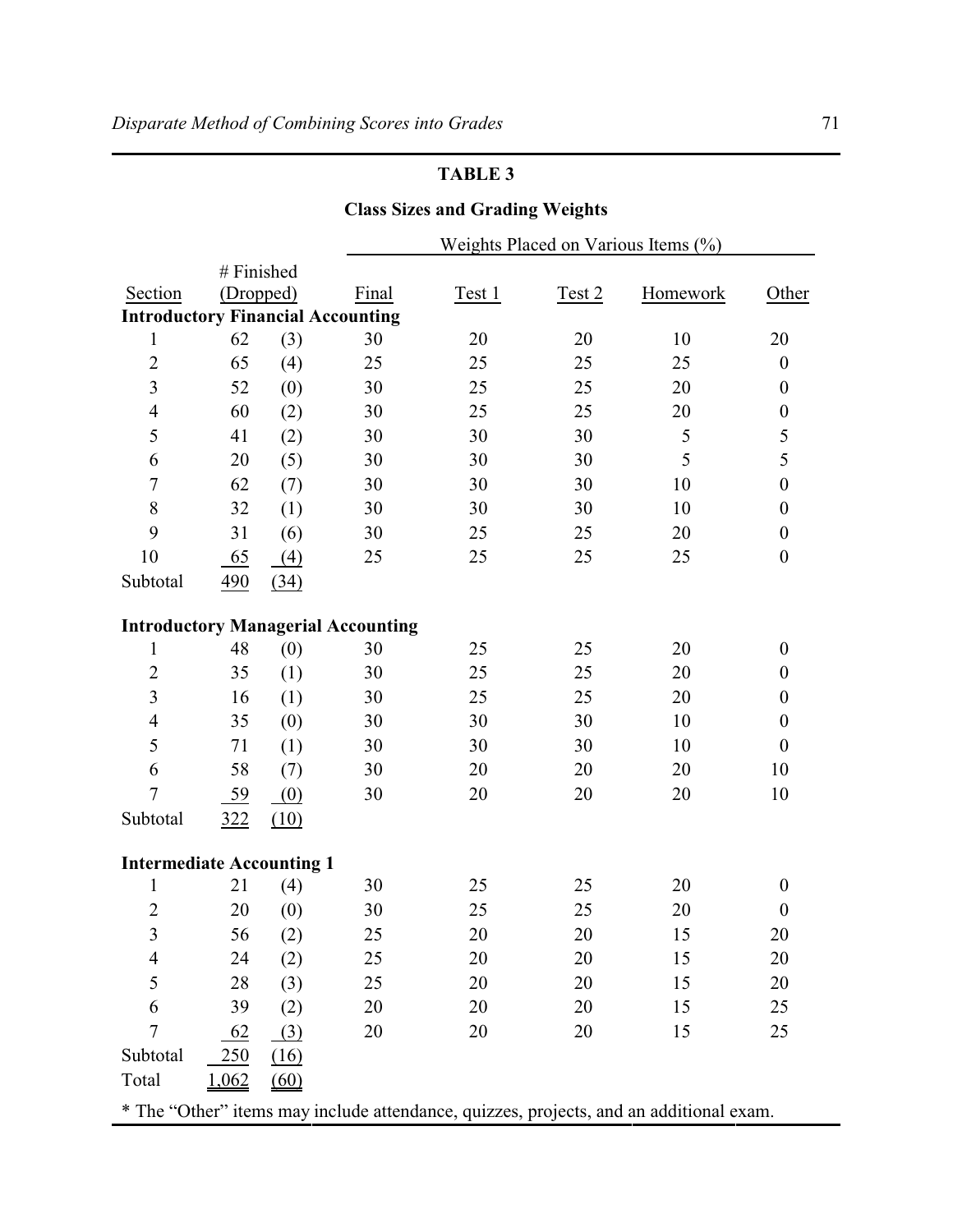weights on other assignments from zero to 25%. Homework, while comprised of numerous assignments, is here treated as a single assignment. For courses with more than one other assignment, their combined weight is shown in Table 3. No class used fewer than four different significant component assignments.

For each student, course grades were computed using the four methods described earlier: Total Possible Points; Weighted Average Letter Grade; Modified Total Points; and Median. In addition to the baseline computations, grades were computed in some tables with a modification that ignores the lowest score, which is a practice that Brookhart (1999) indicates that instructors choose to do for a variety of reasons.

The overall medians and mean grades using the four baseline methods are quite similar. The median grades using all four methods were the same, at 2.3, and the mean grades only varied across a narrow range, from 2.25 (Median) to 2.30 (Total Possible Points) to 2.35 (Weighted Average Letter Grade and Modified Total Possible Points). Runs tests (cf. Mood and Graybill, 1963) of the distributions of the grades for the overall sample rejected the hypothesis that the distributions of the Median, Total Possible Points, or Weighted Average Letter Grade methods were different at 1% significance levels. These three methods also have means and medians close to each other when the lowest grade is dropped, although student grades move markedly upward in all three methods.<sup>7</sup>

The first, baseline, part of Table 4, tabulates the frequency of the grades awarded by each method. It indicates that the mode of the Total Possible Points distribution is in the B- to B+ range, while the modes of the other three distributions are in the  $C$ - to  $C$ + range. The number of A's awarded for the full sample was fairly similar across the methods, ranging from 180 for Weighted Average Letter Grade to 198 for Median. The number of F's varied more widely. The Weighted Average Letter Grade method only awarded 46 F's, Modified Total Possible Points awarded 59, Total Possible Points awarded 87, and Median method awarded 105.

The major difference between the Modified and regular Total Points Methods involves the smaller number of F's, and the greater numbers of C's and D's, in the Modified method. Much of this improvement is likely due to homework, since that was the area where very low scores were most common. In the classes in this sample, students rarely missed tests, and most tests were multiple choice tests, giving students who simply guessed an expectation of a 25% minimum score. In our sample, there were only a total of 5 scores below 25% out of the 3,186 scores on final exam and the first two midterms. There were 45 homework scores below 25%, representing 4.25% of the students.

When grades were recomputed, assuming the lowest score was dropped, all three main methods showed more A's and fewer F's. From 74 to 100 more students got A's, depending on the aggregation method. The number of F's fell from 105 to 48 for Median, from 46 to 29 for Weighted Average Letter Grade and from 87 to 53 for Total Possible Points.

Table 5 presents data on differences and similarities among three grading methods for the 1,062 students.<sup>8</sup> The first section indicates that, overall, the three baseline methods agree on grades

 $<sup>7</sup>$  Such an increase in grades is consistent with Simonite's (2000) findings on honors degrees, when only the</sup> best scores were considered.

<sup>&</sup>lt;sup>8</sup> The Modified Total Points method is considered in the last column, as a modification to the baseline results.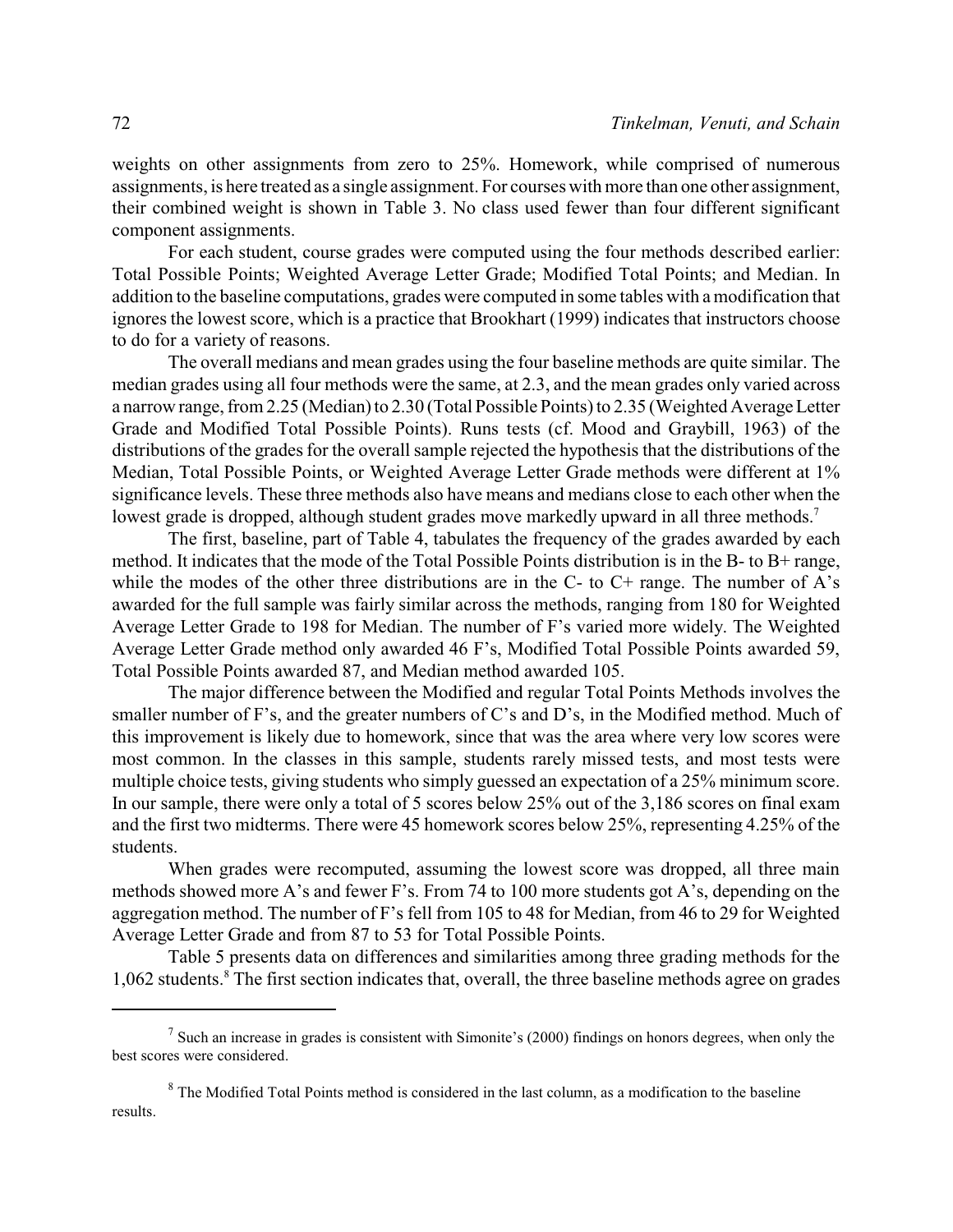|                                                      | тарыс 4    |     |                                                                 |         |     |  |  |  |  |
|------------------------------------------------------|------------|-----|-----------------------------------------------------------------|---------|-----|--|--|--|--|
| <b>Frequency of Grades Awarded - Various Methods</b> |            |     |                                                                 |         |     |  |  |  |  |
| Course                                               | $A-$ , $A$ |     | $B-, B, B^+$ C-, C, C+                                          | $D, D+$ | F   |  |  |  |  |
|                                                      |            |     | Baseline Results - using actual grading methods ( $n = 1,062$ ) |         |     |  |  |  |  |
| Weighted Average Letter Grade                        | 180        | 308 | 337                                                             | 191     | 46  |  |  |  |  |
| <b>Total Possible Points</b>                         | 194        | 301 | 294                                                             | 186     | 87  |  |  |  |  |
| Median                                               | 198        | 278 | 291                                                             | 190     | 105 |  |  |  |  |
| <b>Modified Total Possible Points</b>                | 195        | 302 | 311                                                             | 195     | 59  |  |  |  |  |
|                                                      |            |     |                                                                 |         |     |  |  |  |  |
|                                                      |            |     | Sensitivity Analysis - dropping the lowest score $(n = 1,062)$  |         |     |  |  |  |  |
| Weighted Average Letter Grade                        | 254        | 391 | 262                                                             | 126     | 29  |  |  |  |  |
| <b>Total Possible Points</b>                         | 288        | 366 | 244                                                             | 111     | 53  |  |  |  |  |
| Median                                               | 298        | 334 | 244                                                             | 138     | 48  |  |  |  |  |
|                                                      |            |     |                                                                 |         |     |  |  |  |  |

This table provides the grade distributions that result from mechanical application of various methods of combining exam and other scores described in the text.

for only 431 students (41%), but differ for the other 59%. If the lowest score is dropped, the three methods agree (disagree) 44% (56%) of the time, and if the lowest component score is limited to 50 out of 100, they would agree (disagree) 46% (54%) of the time. Thus in this population, both baseline and modified methods fail to agree for a majority of students.

If the comparison is restricted to the Total Possible Points and Weighted Average Letter Grade methods, they always disagree for at least a quarter of the students. In the baseline case they agree (disagree) for 68% (32%) of the grades. If the lowest score is dropped, the percentage of agreements (disagreements) changes to 70% (30%), and if the lowest score on any assignment is changed from zero to 50, the number of agreements (disagreements) is 74% (26%).

The second and third sections of Table 5 indicate that each of the three basic methods sometimes gave higher and lower grades than the other two methods. The Weighted Average Letter Grade method was least likely to be either highest or lowest, as it only gave the highest grades in  $8\%$ of the cases and the lowest grades in 5%. The Median method was most likely to differ from the others. It gave a higher grade 15% of the time, and a lower grade 23% of the time. The Median method remained the most likely to give highest and lowest grades when the methods were modified by dropping the lowest score and by changing zero scores to 50's. The high variability of this method is consistent with the findings of Simonite (2000). The Total Possible Points method gave the top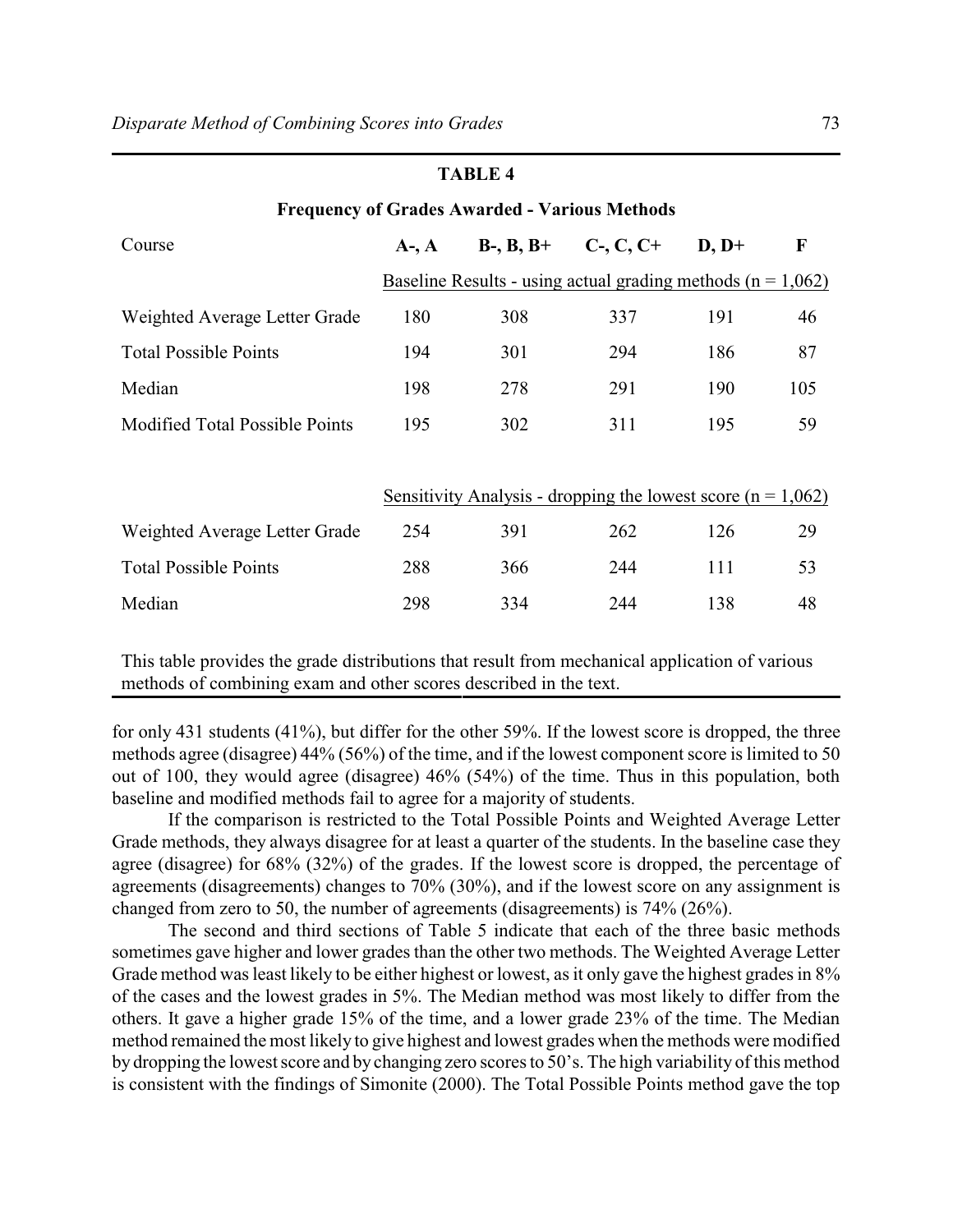# **Differences in Scoring Individual Students - Full Sample Results**

|                                                                                         |                      | <b>Baseline</b><br>methods | Assume<br>lowest score<br>is dropped |                                                 | Assume no<br>item score $\leq 50$<br>out of 100 |                     |  |
|-----------------------------------------------------------------------------------------|----------------------|----------------------------|--------------------------------------|-------------------------------------------------|-------------------------------------------------|---------------------|--|
| Number and % of students for whom methods agree                                         |                      |                            |                                      |                                                 |                                                 |                     |  |
| All three methods                                                                       | 431                  | 41%                        | 468                                  | 44%                                             | 450                                             | 46%                 |  |
| Weighted Average Letter Grade and Total                                                 | 726                  | 68%                        | 745                                  | 70%                                             | 789                                             | 74%                 |  |
| <b>Possible Points</b>                                                                  |                      |                            |                                      |                                                 |                                                 |                     |  |
| <b>Total Possible Points and Median</b>                                                 | 606                  | 57%                        | 567                                  | 53%                                             | 632                                             | 60%                 |  |
| Weighted Average Letter Grade and Median                                                | 547                  | 52%                        | 585                                  | 55%                                             | 547                                             | 52%                 |  |
| Number and % of students for whom each method gives the highest grade                   |                      |                            |                                      |                                                 |                                                 |                     |  |
| Weighted Average Letter Grade                                                           | 88                   | 8%                         | 57                                   | $5\%$                                           | 60                                              | 6%                  |  |
| <b>Total Possible Points</b>                                                            | 107                  | 10%                        | 71                                   | 7%                                              | 107                                             | 10%                 |  |
| Median                                                                                  | 156                  | 15%                        | 165                                  | 16%                                             | 156                                             | 15%                 |  |
| Number and % of Students for whom each method gives the lowest grade                    |                      |                            |                                      |                                                 |                                                 |                     |  |
| Weighted Average Letter Grade                                                           | 51                   | $5\%$                      | 71                                   | 7%                                              | 51                                              | $5\%$               |  |
| <b>Total Possible Points</b>                                                            | 94                   | 9%                         | 82                                   | 8%                                              | 57                                              | $5\%$               |  |
| Median                                                                                  | 247                  | 23%                        | 205                                  | 19%                                             | 274                                             | 26%                 |  |
| Number and % of students for whome grading differences equal at least two grading steps |                      |                            |                                      |                                                 |                                                 |                     |  |
| Weighted Average Letter Grade and Total<br><b>Possible Points</b>                       | 88                   | 8%                         | 49                                   | $5\%$                                           | 31                                              | 3%                  |  |
| <b>Total Possible Points and Median</b>                                                 | 243                  | 23%                        | 192                                  | 18%                                             | 236                                             | 22%                 |  |
| Weighted Average Letter Grade and Median                                                | 215                  | 20%                        | 156                                  | 15%                                             | 215                                             | 20%                 |  |
| Largest differences noted between methods (out of 4.0)                                  |                      |                            |                                      |                                                 |                                                 |                     |  |
| Weighted Average Letter Grade and Total                                                 |                      | 1.0                        |                                      | 1.0                                             |                                                 | 1.0                 |  |
| Possible Points                                                                         | $(52 \text{ cases})$ |                            | $(52 \text{ cases})$                 |                                                 | $(17 \text{ cases})$                            |                     |  |
| <b>Total Possible Points and Median</b>                                                 |                      | $2.0$ (1 case)             | 2.0                                  | $(1 \text{ case})$                              | 2.0                                             | $(1 \text{ case})$  |  |
|                                                                                         |                      | $1.7(4 \text{ cases})$     |                                      | $1.7$ (4 cases)                                 | 1.7                                             | $(4 \text{ cases})$ |  |
| Weighted Average Letter Grade and Median                                                |                      | $2.0 \text{ (1 case)}$     | 2.0                                  | $(1 \text{ case})$                              | 2.0                                             | $(1 \text{ case})$  |  |
|                                                                                         |                      |                            |                                      | $1.7 (2 \text{ cases})$ 1.7 $(2 \text{ cases})$ | 1.7                                             | $(2 \cases)$        |  |

This table provides data regarding the differences in course grades resulting from mechanical application of the various methods of combining exam and other scores described in Table 3.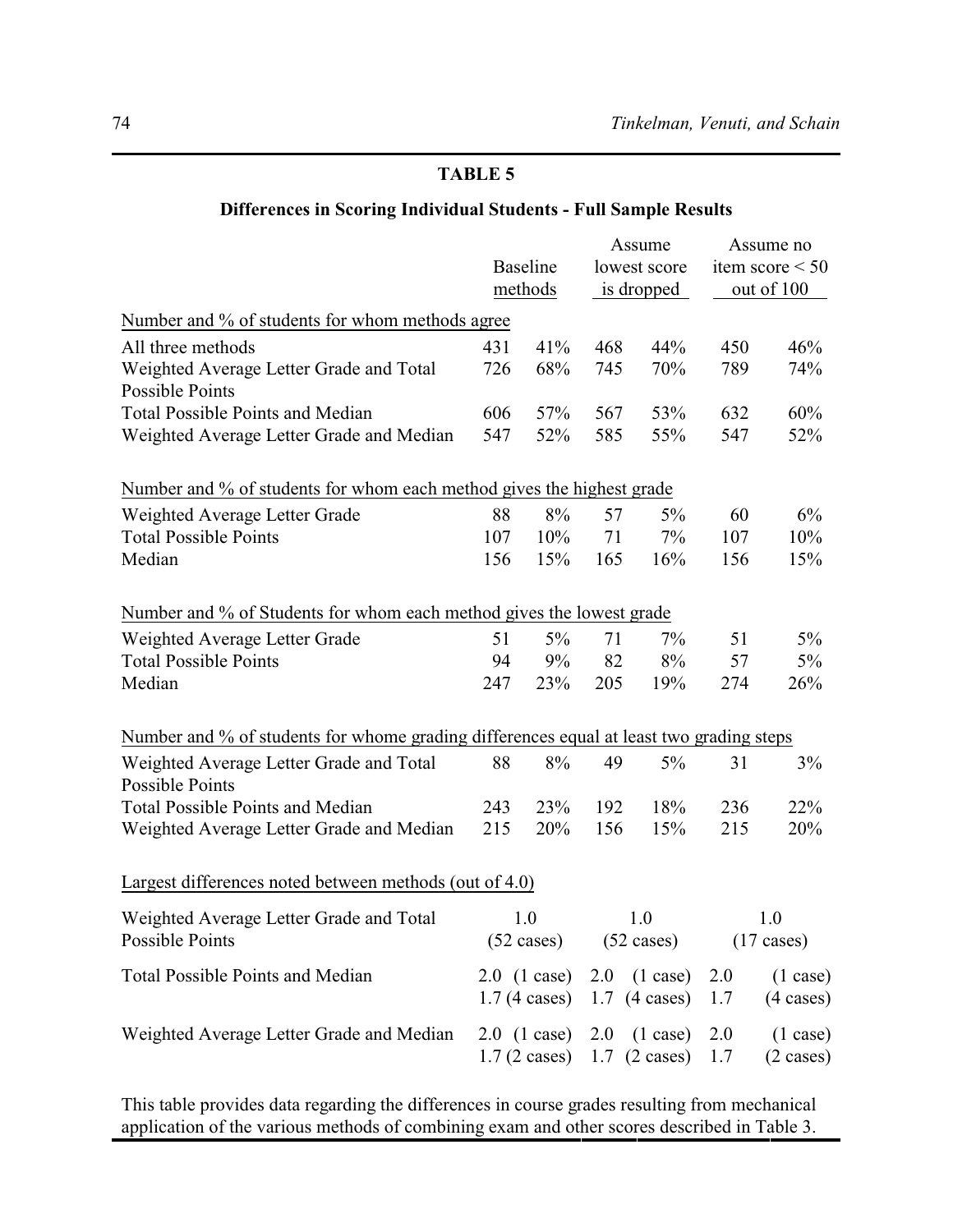score 10%, and the bottom score 9%, of the times for the baseline methods. When scores of zero were treated as 50's, the number of times it gave the lowest grade changed from 9% to 5%.

The final two sections of Table 5 indicate the magnitude of the differences among methods. The fourth section shows the number and percentage of students for whom the grading differences were at least two grading steps, which we considered a significant difference. The Median method has numerous significant disagreements with the other two methods. Using the baseline computations, the Median method disagrees with the Total Possible Points and Weighted Average Letter Grade methods by at least two steps scale 23% and 20% of the time, respectively. The largest single difference, shown in the final section of the table, was 2.0. This student's assignment scores (weights) were, from smallest to largest score, 58 (30%), 58 (25%), 81 (25%), and 105 (20%). The weighted average of the scores was 73, for a C under the Total Possible Points method, but the median was a 58, or an F. Since the two low scores had a total weight of 55%, the two higher scores did not count.

There were fewer significant differences between the Weighted Average Letter Grade and Total Possible Points methods. While these two methods disagreed 32% of the time, differences of two or more steps only occurred in 8% of the cases. The final section of Table 5 indicates that the largest difference between those two methods was a difference of 1.0, a full letter grade, which occurred 52 times. Inspection of the data and a comparison to Table 4 indicates that most of these differences are between D and F. This likely occurs because the grading scale used has neither a Dnor an F+. If scores of zero were treated as 50's, the percentage of significant disagreements would fall from 8% to 3%, and the number of differences of 1.0 would fall from 52 to 17.

The final area explored in this study is the different motivational effect of the three baseline methods. Table 6 reports how many students could achieve each major grade level, based on their performance on all assignments except the final exam, with varying final exam scores. Thus, if all students received 95's on their final exams, the Weighted Average Letter Grade method would compute 291 A's, Total Possible Points would compute 314, and Median would compute 416. This compares to the figures of 180, 194, and 198 shown in Table 4, computed using actual final exam scores. (The mean actual final exam score was 72.) The implication of the large numbers of A's available to students who could score a 95 on the final exam is that the Median gives students a powerful incentive for a late study push. However, those students who had A's on early assignments may have no motivation to score well on the final, since the final section of Table 6 indicates that 160 students could receive A's under the Median method even if they score zero on the final. Table 6 also indicates that under the median method, the number of students who would receive A's is relatively constant for all the grades shown below a 95.

The Weighted Average Letter Grade method holds out more hope to poor students of achieving a minimal passing grade than do the other two methods. Under the Weighted Average Letter Grade method, if students score either 85 or 95 on the final, all could pass. In contrast, under the Total Possible Points method, 14 of the students who received 95 on the final would fail, and 31 students would fail under the Median method. There is no incentive for these students to make an effort at the end of the course. These students should rationally withdraw from the course before the final or, if school policy forbids such withdrawals, they should concentrate all their energies on their other courses. The differential effect may be more than reported herein, since the data analyzed exclude those students who withdrew before taking the final exams.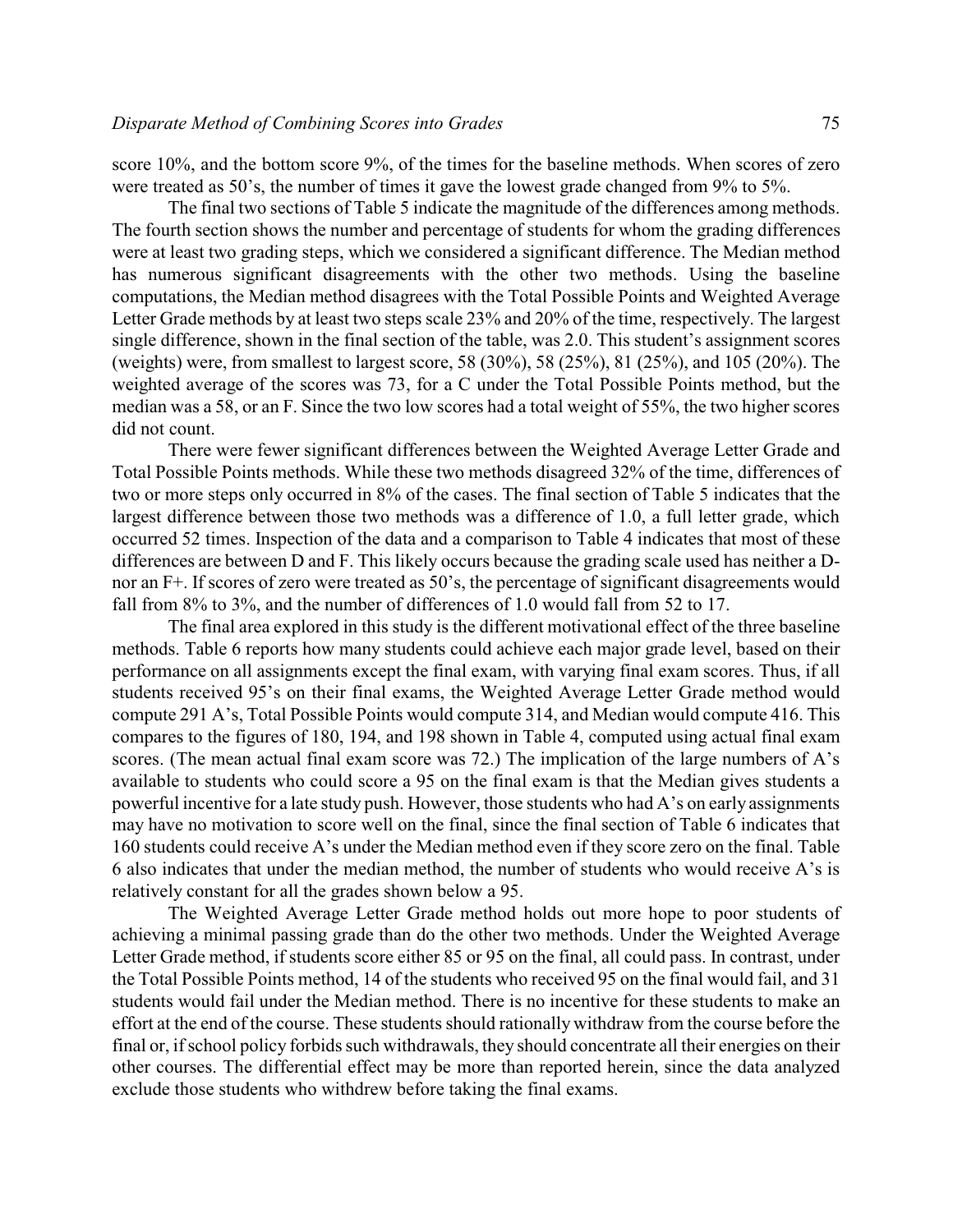# **Impact of Different Final Exam Scores on Grades Awarded, Using Three Different Methods (n = 1,062)**

|                                      | A's              | B's          | $\frac{C's}{C}$ | D's | F's              |
|--------------------------------------|------------------|--------------|-----------------|-----|------------------|
| If students score 95 on final exam   |                  |              |                 |     |                  |
| Weighted Average Letter Grade        | 291              | 478          | 267             | 26  | $\boldsymbol{0}$ |
| <b>Total Possible Points</b>         | 314              | 441          | 231             | 62  | 14               |
| Median                               | 416              | 323          | 210             | 82  | 31               |
| If students score 85 on final exam   |                  |              |                 |     |                  |
| Weighted Average Letter Grade        | 162              | 488          | 338             | 74  | $\mathbf{0}$     |
| <b>Total Possible Points</b>         | 196              | 455          | 282             | 108 | 21               |
| Median                               | 165              | 543          | 238             | 85  | 31               |
| If students score 75 on final exam   |                  |              |                 |     |                  |
| Weighted Average Letter Grade        | 42               | 476          | 394             | 145 | 5                |
| <b>Total Possible Points</b>         | 92               | 431          | 344             | 154 | 41               |
| Median                               | 160              | 261          | 506             | 104 | 31               |
| If students score 65 on final exam   |                  |              |                 |     |                  |
| Weighted Average Letter Grade        | $\boldsymbol{0}$ | 382          | 440             | 216 | 24               |
| <b>Total Possible Points</b>         | 32               | 371          | 393             | 206 | 60               |
| Median                               | 160              | 245          | 289             | 332 | 36               |
| If students score zero on final exam |                  |              |                 |     |                  |
| Weighted Average Letter Grade        | $\mathbf{0}$     | 244          | 470             | 279 | 69               |
| <b>Total Possible Points</b>         | $\mathbf{0}$     | $\mathbf{0}$ | 94              | 387 | 581              |
| Median                               | 160              | 245          | 269             | 184 | 204              |

This table shows results using the baseline grading methods of different final exam grades. The mean and median scores students actually received were 72.3 and 74, respectively.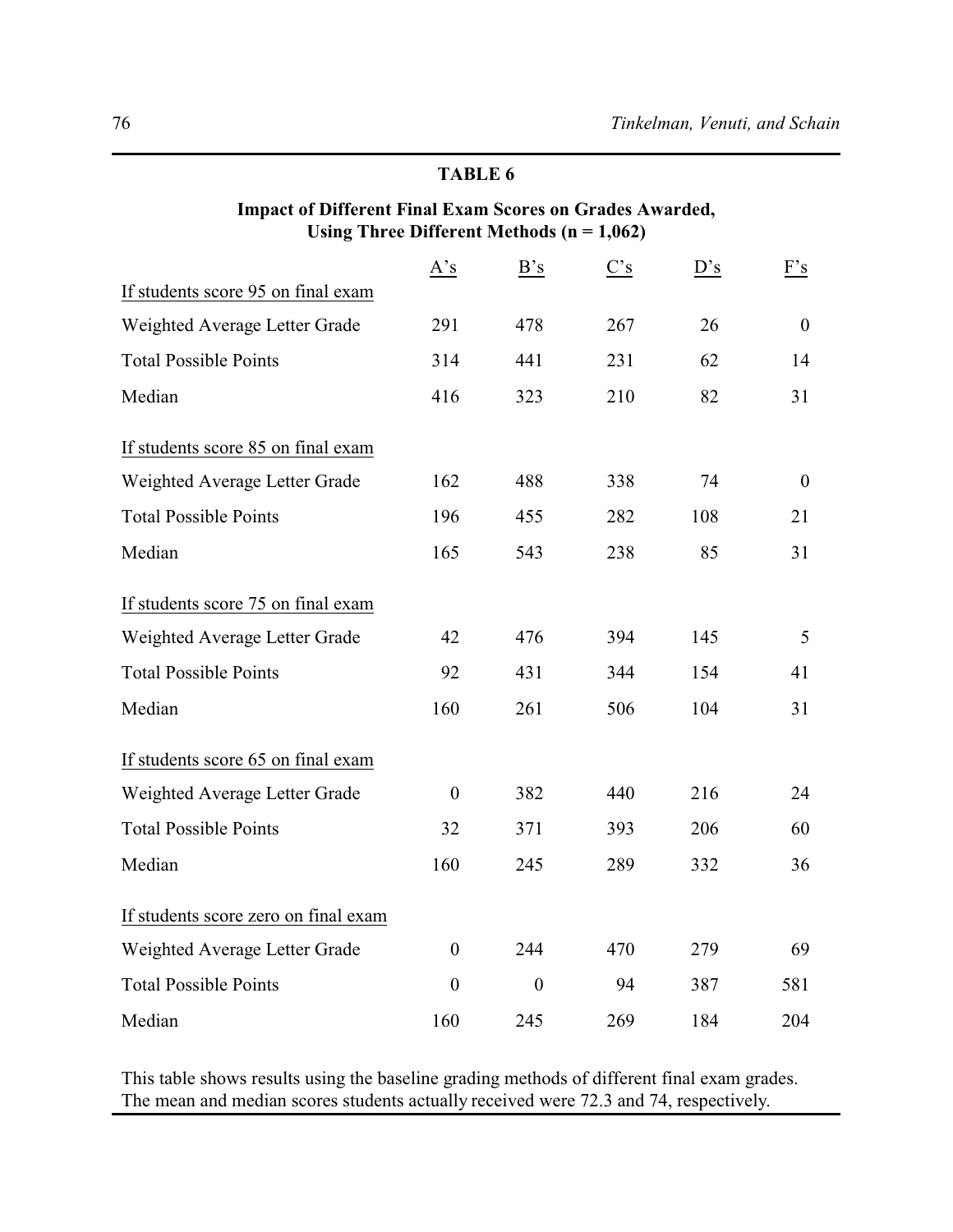### **DISCUSSION AND RECOMMENDATIONS**

The illustrations and data analysis suggest several factors for instructors to consider. The first is that our data indicate that the choice of aggregation methods is highly likely to affect individual students' grades. Only 41% of the students would have received the same course grade under all three basic methods. These tend to be students who perform consistently, at any given level of performance, on each assessment. None of the three methods compared was systematically more advantageous or disadvantageous from the students' perspective. The largest difference was for a student who earned a C under the Weighted Average Letter Grade and Total Possible Points methods, but an F under the Median method. While only one difference of that size occurred in the sample of 1,062, differences between the Weighted Average Letter Grade and Total Possible Points methods of at least two grading steps arose in 8% of the cases, and such differences between the Median method and, respectively, Total Possible Points and Weighted Average Letter Grade occurred 23% and 20% of the time. While an 8% frequency of differences of two grading steps may not seem large, it implies 3 students in a class of 40 whose grades would differ by two or more steps based solely on whether the instructor uses Total Possible Points or Weighted Average to aggregate scores.

Students' incentives differ across methods. The Median method, because it essentially ignores the most information, results in the most cases where a good student could afford to stop working after achieving A's in the early assignments, or where early failures make effort at the end of the course pointless, but there are also the most cases where a late push can be highly productive and make early poor grades irrelevant.

When comparing the other methods, the Total Possible Points method penalizes unsubmitted work and very low test grades more severely than does the Weighted Average Letter Grade method or, of course, the Modified Total Points method. More students would mathematically achieve an F, regardless of final exam score, under the Total Possible Points than the Weighted Average Letter Grade method. To put it another way, of the three basic methods, the Weighted Average Letter Grade method gives struggling students the most hope of eking out a passing grade with a (possibly miraculous) A or B on the final exam. Under the other methods, it would be rational for more students to drop the course early. The Weighted Average Letter Grade method is also the one least likely to reward a high final exam score with an A for the course.

Consistent with the theoretical literature, the data point to extreme inconsistency in student performance as the major cause of the larger disparities found among aggregation methods. As expected, a smaller number of assessments is associated with less reliable aggregations. The classes with the most disparities in this study placed very high weight (80% to 90%) on three exams, while those with the least disparities placed only 60% to 65% on exams and from 20% to 25% on projects. The instructor can design assignments with low levels of dispersion, and avoid ones with high variation in the data. Projects had low dispersion, whereas homework grades were widely dispersed, especiallywhen extra credit made the top achievable grade over 100 points, and some students chose to do no homework. If homework is to have a strong weight in the course grading scheme, variation can be minimized by pushing students to submit assignments. Guskey (2000) suggests assigning a grade of Incomplete until all missing work is completed, ensuring that the grade is a more accurate reflection of what the student has learned. Mathematical ways to minimize the variation of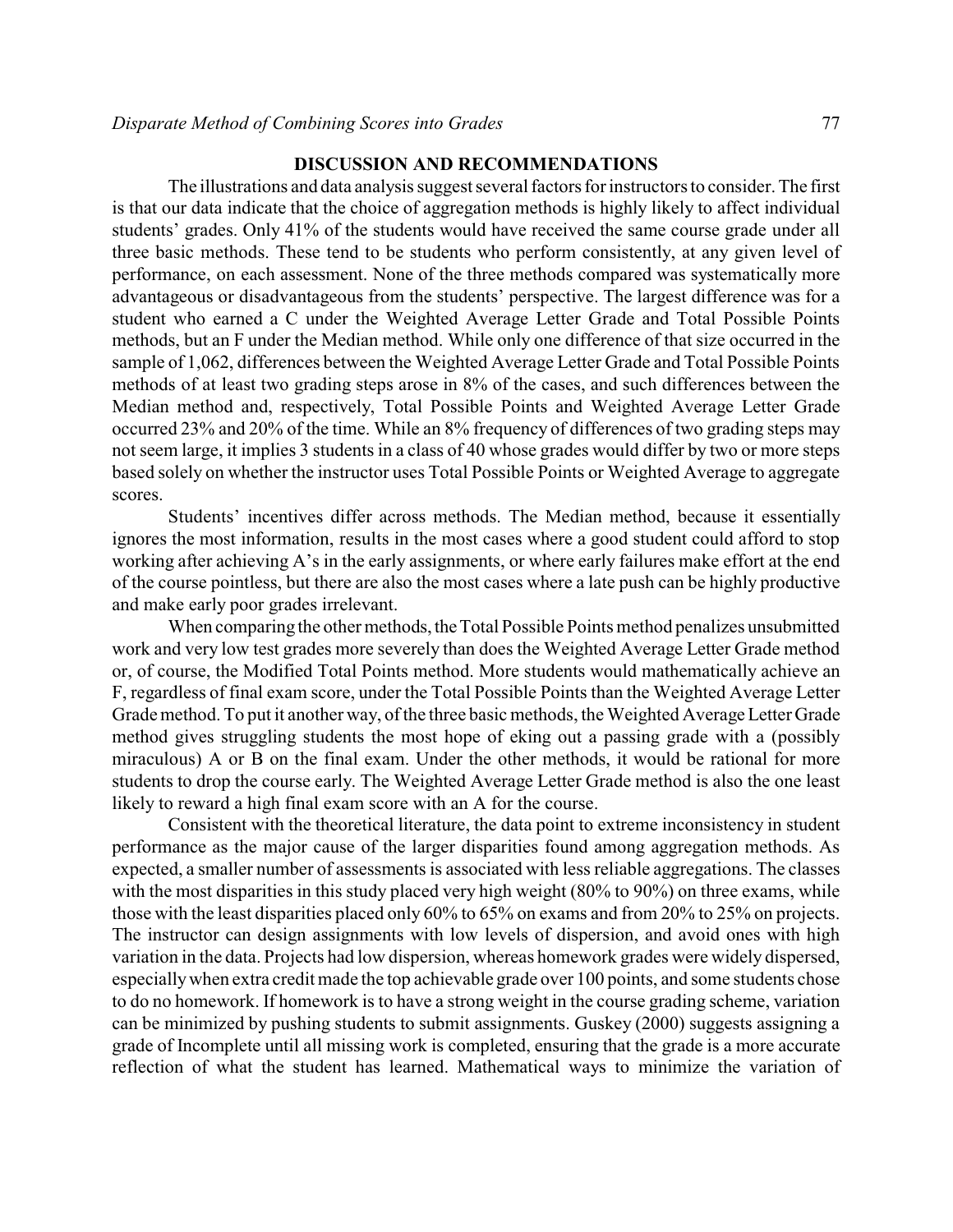homework grades include adopting the Weighted Average Letter Grade method or adopting Reeves' suggestion of setting 50, not zero, as the minimum score for any assignment.

The Median method, in the data, had the most differences with other methods, and the greatest number of both the highest and the lowest scores. Instructors interested in using this method should probably use as many assignments as possible, and should be careful in weighting assignments to avoid situations where minor differences in performance on one assignment can cause large shifts in grades.

Modifying the grading schemes by dropping the lowest score, or by assuming no item score is less than 50 points, are both ways of damping the impact of inconsistent performance. They had some modest effects in reducing the number of disparities between methods. If such modifications fit the instructors' goals and teaching philosophy, they may be worthwhile.

Grade aggregation techniques should be properlyexplained to students atthe commencement of the course, with illustrations.<sup>9</sup> Involving students in the assessment process enriches their learning and creates a partnership between the professor and the student. As Elikai and Schuhmann (2010) demonstrate, if students understand a grading policy, however strict, to be attainable, they will be motivated to succeed. If the grading procedures are not explained, students may assume a different method of combining grades is being applied, and the student is likely to form unrealistic grade expectations, leading to awkward semester-end discussions.

Our study has various limitations. The data all came from accounting classes at a single university. Replication in other colleges and at other educational levels is needed to test the robustness of our findings. A second limitation of this study is that it does not look at the impact between aggregation methods and students' performance on individual assessments. The comparison of the impacts of the aggregation methods on final grades treated the student performance on individual assessments as exogenous, and simply noted what the differences in final grades would be between methods, given those individual assessments. No attempt was made to study how student effort levels would change depending on the aggregation method, although the analysis of Table 6 data indicates that student motivation should vary. Further research on the motivational impact of different aggregation methods is needed.

This study tested certain aggregation methods suggested by prior literature. However, we saw no empirical data on how frequently these aggregation methods are in fact used, or whether professors vary their aggregation methods based on the instructional requirements of the course.<sup>10</sup> When we presented our findings at a faculty seminar in our university, it was clear from the attendees' reactions that many faculty members are unaware of the various possible methods of aggregation, and therefore may not optimally match the aggregation technique to the learning goals of the course. For example, a professor teaching a language course might appropriately decide that

<sup>&</sup>lt;sup>9</sup> As a result of this research one of the coauthors significantly increased the discussion of grading policies in his course outlines.

<sup>&</sup>lt;sup>10</sup> While there appear to be no published studies on this topic, Reeves (2008) implies that a variety of methods are in use. Although there are no tables presented, he indicates that more than 10,000 faculty members were surveyed and asked to "calculate the final grade for a student whose 10 assignments during the semester had received the following marks: C, C, MA (missing assignment), D, C, B, MA, MA, B, A." Reeves (2008) states that, "The results include final grades that include F, D, C, B and A."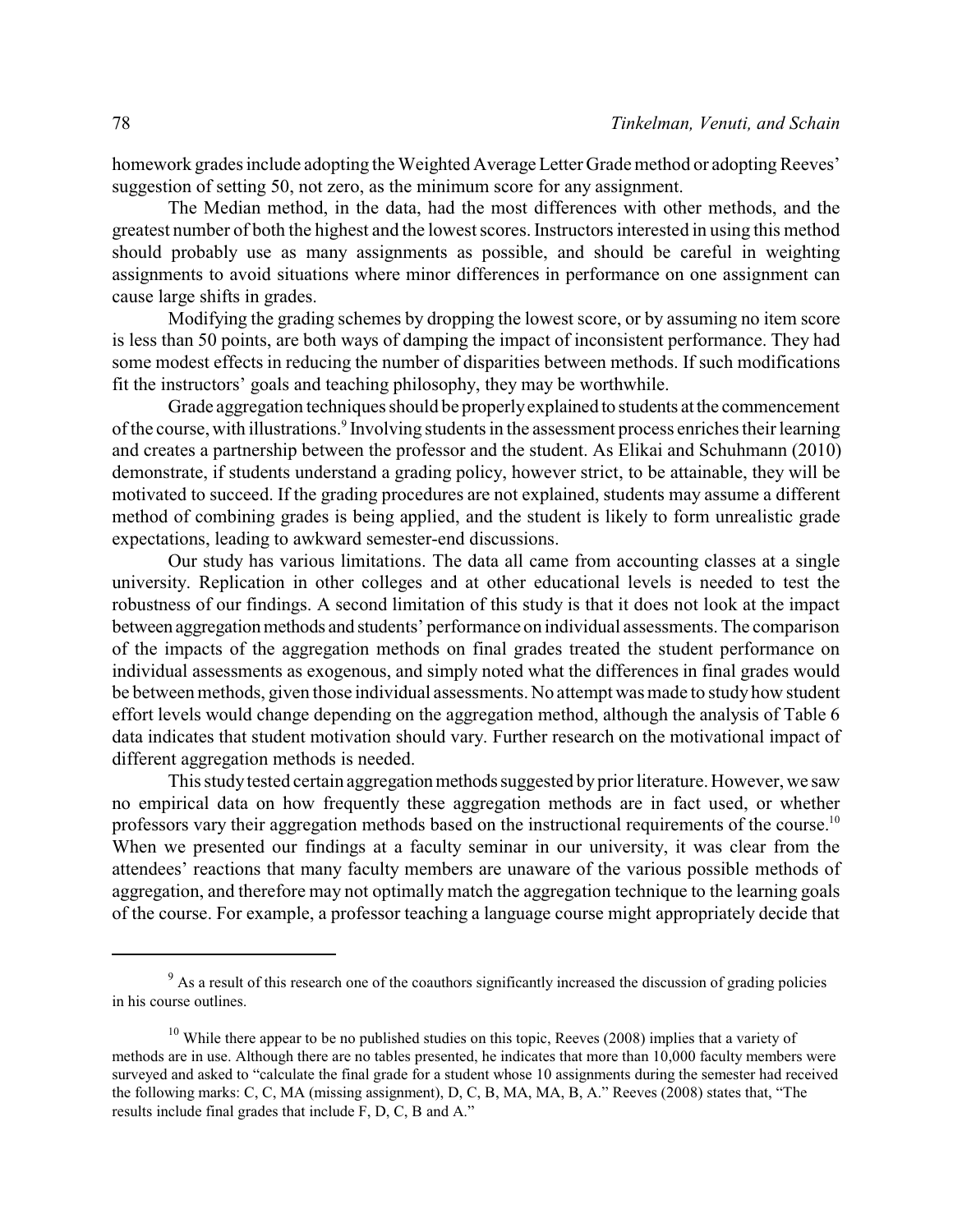the full grade should be based on the knowledge shown at the end of the course, while a professor teaching an advanced accounting course with distinct topics like consolidations and governmental accounting might decide the grade needed to consider individual assessments of each important topic area. Further research could help measure faculty awareness of aggregation methods, the relative frequencywith which they are used, and whether faculty choice of aggregation methods is correlated with factors suggested by the educational literature.

This study also did not address whether the aggregation methods used were understood and seen as fair by students. Studies of student understanding of, and attitudes towards, different methods of summarizing grades could help faculty design and communicate their aggregation methods.

There is no perfect theoretical answer to the issue of how to aggregate scores into grades. The data presented in this paper should sensitize instructors that the different grading policies can have a direct impact on both students' motivation and grades.

### **REFERENCES**

- Adams, R. M., and J. Wilmot. 1981. A Measure of the Weights of Examination Components, and Scaling to Adjust Them. *Journal of the Royal Statistical Society. Series D (The Statistician)*. (Vol. 30, No. 4) 263-269.
- Biggins, J. D., R. M. Loynes, and A. N. Walker. 1986. Combining Examination Marks. *British Journal of Mathematical and Statistical Psychology* (Vol. 39) 150-167.
- Brookhart, S. M. 1999. The Art and Science of Classroom Assessment: The Missing Part of Pedagogy. *ASHE-ERIC Higher Education Report*(Vol. 27, No. 1) (Washington, DC: The George Washington University, Graduate School of Education and Human Development.
- Brumfeld, C. *Results of the 2004 AACRAO Survey*. (Washington, DC: American Association of Collegiate Registrars and Admissions Officers.
- Butler, C. 2004. Are Students Getting a Free Ride? *New York Teacher* (June 2).
- Cresswell, M. J. 1988. Combining Grades From Different Assessments: How Reliable is the Result? *Educational Review* (Vol. 40, No. 3) 361-382.
- Dalziel, J. 1998. Using Marks to Assess Student Performance: Some Problems and Alternatives. *Assessment & Evaluation in Higher Education* (Vol. 23, No.4) 351-366.
- Elikai, F., and P. W. Schuhmann. 2010. An Examination of the Impact of Grading Policies on Students' Achievement. *Issues in Accounting Education* (Vol. 25, No. 4) 677-693.
- Ekstrom, R. B., and A. M. Villegas. 1994. *College Grades: An Exploratory Study of Policies and Practices.* (New York: College Entrance Examination Board).
- French, S. 1981. Measurement Theory and Examinations. *British Journal of Mathematical and Statistical Psychology* (Vol. 34) 38-49.
- \_\_\_\_\_\_\_. 1985. The Weighting of Examination Components. *Journal of the Royal Statistical Society. Series D (The Statistician)* (Vol. 34, No. 3) 265-280.
- Frith, D. S., and H. G. Macintosh. 1984. *A Teacher's Guide to Assessment*. (Cheltenham, United Kingdom: Stanley Thornes Ltd).
- Guskey, T. R. 2000. Grading Policies that Work Against Standards...and How to Fix Them. *National Association of Secondary School Principals. NASSP Bulletin* (Vol. 84, No. 620) 20-27.